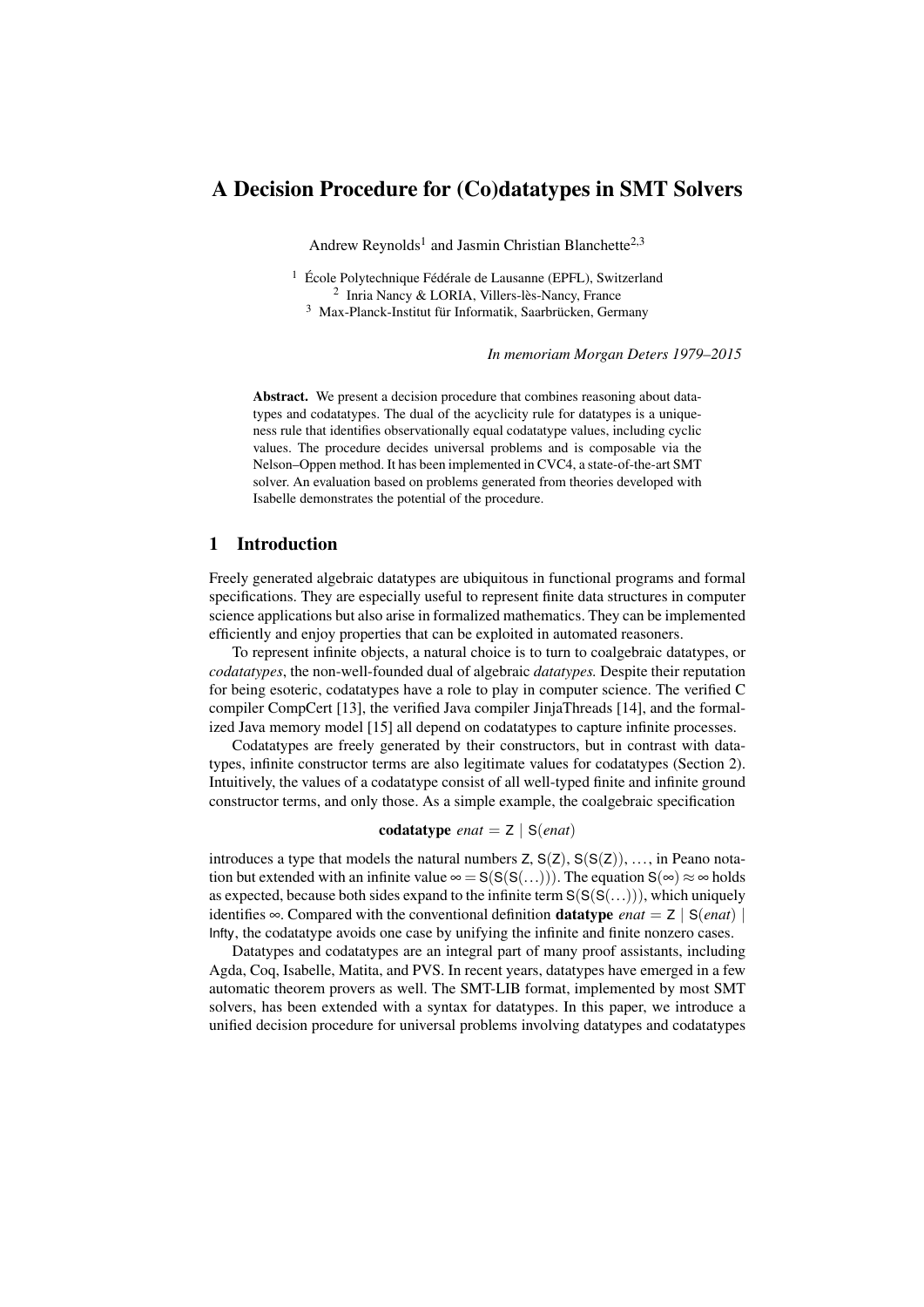in combination (Section [3\)](#page-3-0). The procedure is described abstractly as a calculus and is composable via the Nelson–Oppen method [\[18\]](#page-14-3). It generalizes the procedure by Barrett et al. [\[2\]](#page-13-0), which covers only datatypes. Detailed proofs are included in a report [\[20\]](#page-14-4).

Datatypes and codatatypes share many properties, so it makes sense to consider them together. There are, however, at least three important differences. First, *codatatypes need not be well-founded.* For example, the type **codatatype**  $stream_{\tau} =$  SCons( $\tau$ , *stream*<sub>τ</sub>) of infinite sequences or streams over an element type  $\tau$  is allowed, even though it has no base case. Second, *a uniqueness rule takes the place of the acyclicity rule of datatypes.* Cyclic constraints such as  $x \approx S(x)$  are unsatisfiable for datatypes, thanks to an acyclicity rule, but satisfiable for codatatypes. For the latter, a uniqueness rule ensures that two values having the same infinite expansion must be equal; from  $x \approx S(x)$ and  $y \approx S(y)$ , it deduces  $x \approx y$ . These two rules are needed to ensure completeness (solution soundness) on universal problems. They cannot be expressed as finite axiomatizations, so they naturally belong in a decision procedure. Third, *it must be possible to express cyclic* (*regular*) *values as closed terms and to enumerate them.* This is necessary both for finite model finding [\[22\]](#page-14-5) and for theory combinations. The  $\mu$ -binder notation associates a name with a subterm; it is used to represent cyclic values in the generated models. For example, the  $\mu$ -term SCons $(1, \mu s$ . SCons $(0, \text{SCons}(9, s))$  stands for the lasso-shaped sequence  $1,0,9,0,9,0,9,\ldots$ .

Our procedure is implemented in the SMT solver CVC4 [\[1\]](#page-13-1) as a combination of rewriting and a theory solver (Section [4\)](#page-10-0). It consists of about 2000 lines of C++ code, most of which are shared between datatypes and codatatypes. The code is integrated in the development version of the solver and is expected to be part of the CVC4 1.5 release. An evaluation on problems generated from Isabelle theories using the Sledgehammer tool [\[3\]](#page-13-2) demonstrates the usefulness of the approach (Section [5\)](#page-11-0).

Barrett et al. [\[2\]](#page-13-0) provide a good account of related work on datatypes as of 2007, in addition to describing their implementation in CVC3. Since then, datatypes have been added not only to CVC4 (a complete rewrite of CVC3) but also to the SMT solver Z3 [\[17\]](#page-14-6) and a SPASS-like superposition prover [\[27\]](#page-14-7). Closely related are the automatic structural induction in both kinds of provers [\[9,](#page-14-8) [21\]](#page-14-9), the (co)datatype and (co)induction support in Dafny [\[12\]](#page-14-10), and the (semi-)decision procedures for datatypes implemented in Leon [\[26\]](#page-14-11) and RADA [\[19\]](#page-14-12). Datatypes are supported by the higher-order model finder Refute [\[28\]](#page-14-13). Its successor, Nitpick [\[4\]](#page-13-3), can also generate models involving cyclic codatatype values. Cyclic values have been studied extensively under the heading of regular or rational trees—see Carayol and Morvan [\[5\]](#page-13-4) and Djellou et al. [\[6\]](#page-13-5) for recent work. The  $\mu$ -notation is inspired by the  $\mu$ -calculus [\[11\]](#page-14-14).

*Conventions.* Our setting is a monomorphic (or many-sorted) first-order logic. A signature  $\Sigma = (\mathcal{Y}, \mathcal{F})$  consists of a set of types  $\mathcal{Y}$  and a set of function symbols  $\mathcal{F}$ . Types are atomic sorts and interpreted as nonempty domains. The set *Y* must contain a distinguished type *bool* interpreted as the set of truth values. Names starting with an uppercase letter are reserved for constructors. With each function symbol f is associated a list of argument types  $\tau_1, \ldots, \tau_n$  (for  $n \ge 0$ ) and a return type  $\tau$ , written  $f : \tau_1 \times \cdots \times \tau_n \to \tau$ . The set  $\mathcal F$  must at least contain true, false : *bool*, interpreted as truth values. The only predicate is equality ( $\approx$ ). The notation  $t^{\tau}$  stands for a term *t* of type  $\tau$ . When applied to terms the symbol – denotes syntactic equality  $terms, the symbol = denotes syntactic equality.$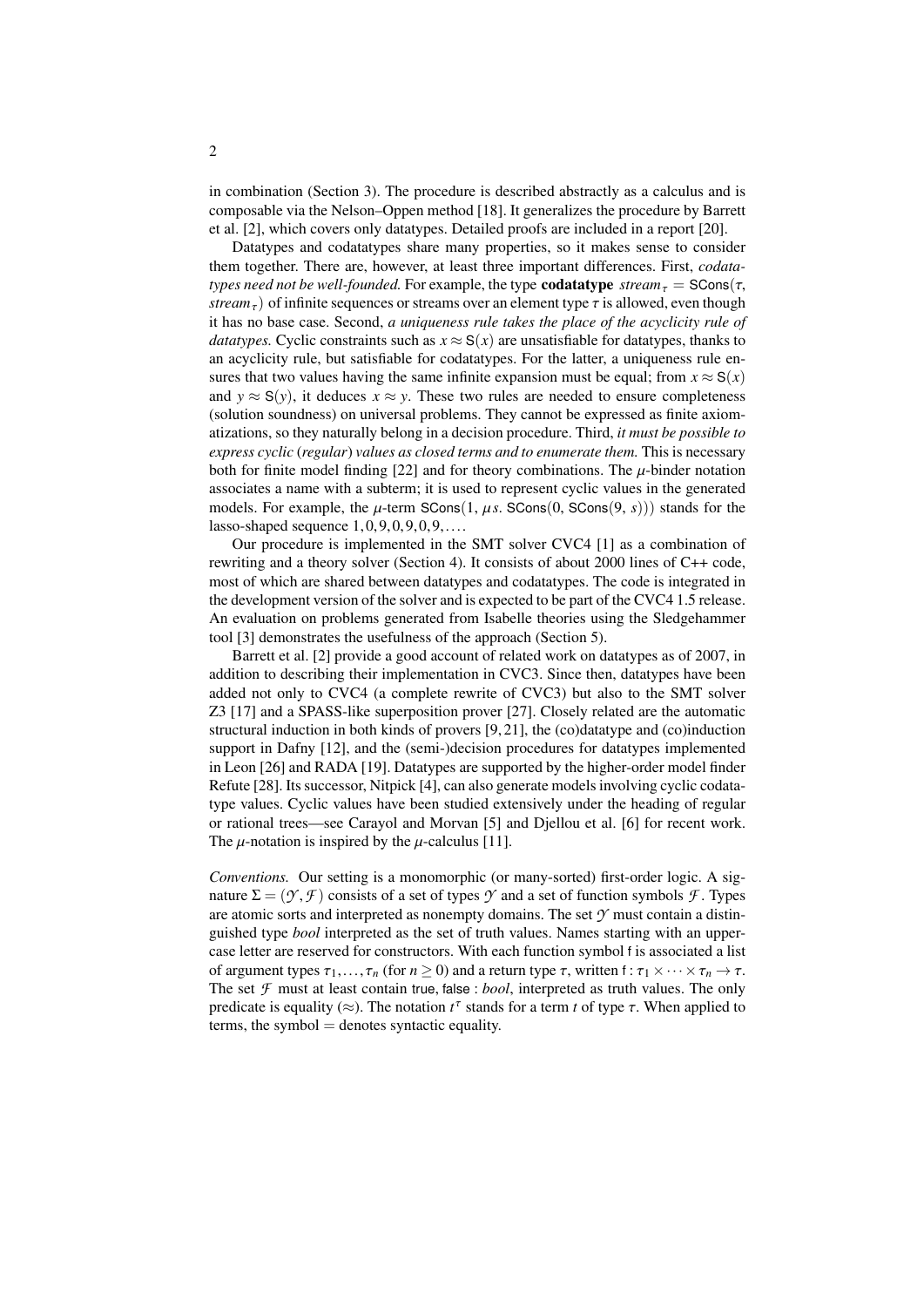#### <span id="page-2-0"></span>2 (Co)datatypes

We fix a signature  $\Sigma = (\mathcal{Y}, \mathcal{F})$ . The types are partitioned into  $\mathcal{Y} = \mathcal{Y}_{dt} \oplus \mathcal{Y}_{cot}$ ,  $\oplus \mathcal{Y}_{cot}$ , where  $\mathcal{Y}_{dt}$  are the *datatypes*,  $\mathcal{Y}_{\text{cod}}$  are the *codatatypes*, and  $\mathcal{Y}_{\text{ord}}$  are the *ordinary types* (which can be interpreted or not). The function symbols are partitioned into  $\mathcal{F} = \mathcal{F}_{ctr} \oplus$  $\mathcal{F}_{\text{sel}}$ , where  $\mathcal{F}_{\text{ctr}}$  are the *constructors* and  $\mathcal{F}_{\text{sel}}$  are the *selectors*. There is no need to consider further function symbols because they can be abstracted away as variables when combining theories. Σ-terms are standard first-order terms over  $\Sigma$ , without *u*-binders.

In an SMT problem, the signature is typically given by specifying first the uninterpreted types in any order, then the (co)datatypes with their constructors and selectors in groups of mutually (co)recursive groups of (co)datatypes, and finally any other function symbols. Each (co)datatype specification consists of  $\ell$  mutually recursive types that are either all datatypes or all codatatypes. Nested (co)recursion and datatype–codatatype mixtures fall outside this fragment.

Each (co)datatype  $\delta$  is equipped with  $m \geq 1$  constructors, and each constructor for  $\delta$ takes zero or more arguments and returns a  $\delta$  value. The argument types must be either ordinary, among the already known (co)datatypes, or among the (co)datatypes being introduced. To every argument corresponds a selector. The names for the (co)datatypes, the constructors, and the selectors must be fresh. Schematically:

$$
(\mathbf{co})\mathbf{datatype} \ \delta_1 = \mathsf{C}_{11}([\mathsf{s}_{11}^1:\mathsf{]} \ \tau_{11}^1,\ldots, [\mathsf{s}_{11}^{n_{11}}:\mathsf{]} \ \tau_{11}^{n_{11}}) \mid \cdots \mid \mathsf{C}_{1m_1}(\ldots) \newline \vdots \newline \mathbf{and} \ \delta_\ell = \mathsf{C}_{\ell 1}(\ldots) \mid \cdots \mid \mathsf{C}_{\ell m_\ell}(\ldots)
$$

with  $C_{ij}: \tau_{ij}^1 \times \cdots \times \tau_{ij}^{n_{ij}} \to \delta_i$  and  $s_{ij}^k: \delta_i \to \tau_{ij}^k$ . Defaults are assumed for the selector pames if they are omitted. The  $\delta$  constructors and selectors are denoted by  $\mathcal{F}^{\delta}$  and  $\mathcal{F}^{\delta}$ . names if they are omitted. The  $\delta$  constructors and selectors are denoted by  $\mathcal{F}_{\text{ct}}^{\delta}$  and  $\mathcal{F}_{\text{self}}^{\delta}$ . For types with several constructors, it is useful to provide discriminators  $d_{ij} : \delta_i \rightarrow bool$ . Instead of extending *F*, we let  $d_{ij}(t)$  be an abbreviation for  $t \approx C_{ij}(s_{ij}^1(t),...,s_{ij}^{n_{ij}}(t))$ .<br>A type  $\delta$  depends on another type  $s$  if  $s$  is the type of an argument to one of

A type  $\delta$  depends on another type  $\varepsilon$  if  $\varepsilon$  is the type of an argument to one of  $\delta$ 's constructors. Semantically, a set of types is *mutually* (*co*)*recursive* if and only if the associated dependency graph is strongly connected. A type is (*co*)*recursive* if it belongs to such a set of types. Non(co)recursive type specifications such as **datatype**  $option_{\tau} =$ None | Some $(\tau)$  are permitted.

One way to characterize datatypes is as the initial model of the selector–constructor equations [\[2\]](#page-13-0). A related semantic view of datatypes is as initial algebras. Codatatypes are then defined dually as final coalgebras [\[24\]](#page-14-15). The datatypes are generated by their constructors, whereas the codatatypes are viewed through their selectors.

Datatypes and codatatypes share many basic properties:

Distinctness:  $C_{ij}(\bar{x}) \not\approx C_{ij}(\bar{y})$  if  $j \neq j'$ Injectivity:  $C_{ij}(x_1,...,x_{n_{ij}}) \approx C_{ij}(y_1,...,y_{n_{ij}}) \longrightarrow x_k \approx y_k$ <br>Exhaustiveness:  $d_{i1}(x) \vee \cdots \vee d_{im_i}(x)$ Selection:  $\mathbf{s}_{ij}^k(C_{ij}(x_1,...,x_{n_{ij}})) \approx x_k$ 

Datatypes are additionally characterized by an induction principle. The principle ensures that the interpretation of datatypes is standard. For the natural numbers constructed from Z and S, induction prohibits models that contain cyclic values—e.g., an *n* such that  $n \approx S(n)$ —or even infinite acyclic values  $S(S(...))$ .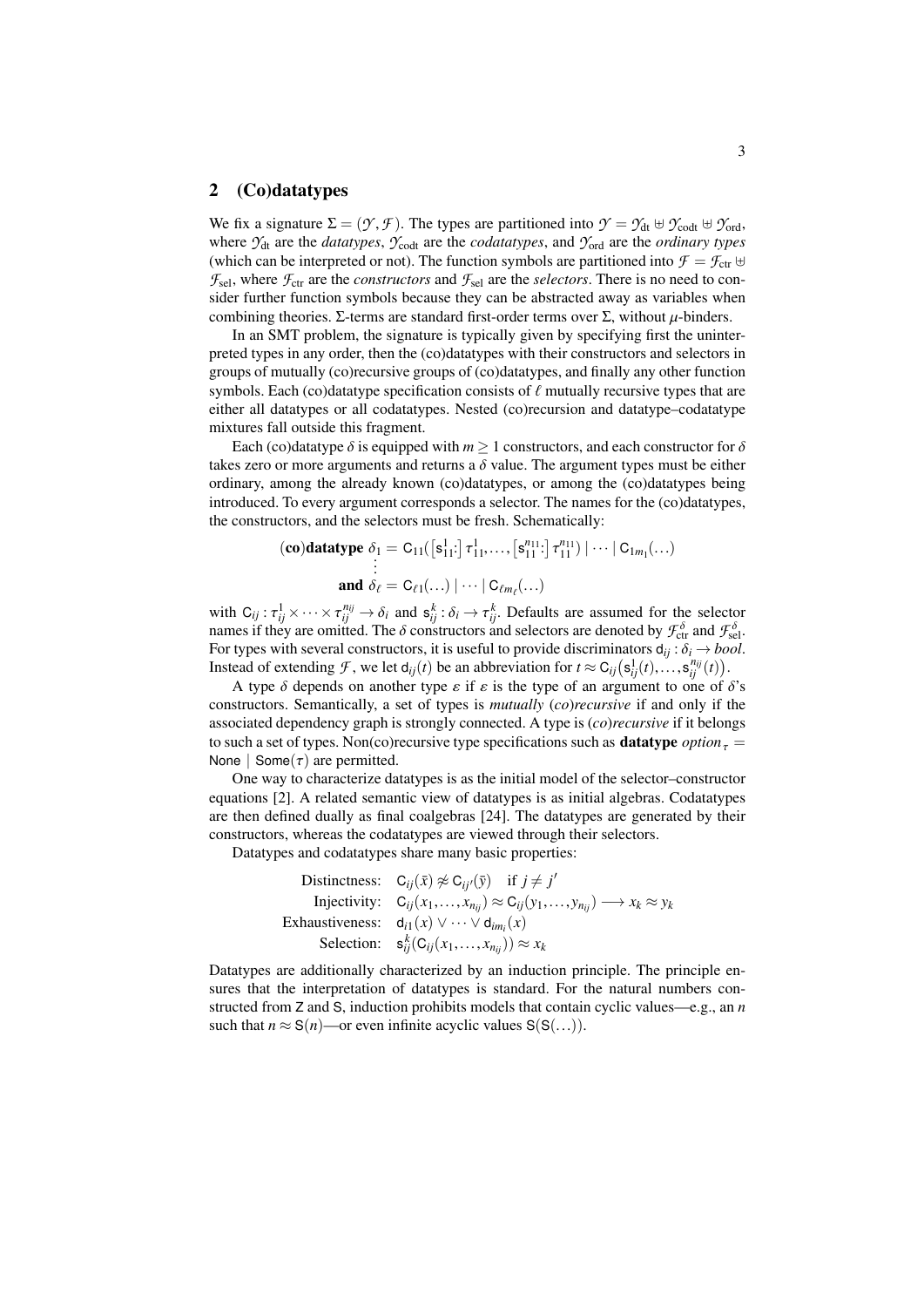For codatatypes, the dual notion is called coinduction. This axiom encodes a form of extensionality: Two values that yield the same observations must be equal, where the observations are made through selectors and discriminators. In addition, codatatypes are guaranteed to contain all values corresponding to infinite ground constructor terms.

Given a signature Σ, *DC* refers to the *theory of datatypes and codatatypes*, which defines a class of  $\Sigma$ -interpretations  $\mathscr{J}$ , namely the ones that satisfy the properties mentioned in this section, including (co)induction. The interpretations in  $\mathscr J$  share the same interpretation for constructor terms and correctly applied selector terms (up to isomorphism) but may differ on variables and wrongly applied selector terms. A formula is *DC*-*satisfiable* if there exists an interpretation in  $\mathscr J$  that satisfies it. For deciding universal formulas, induction can be replaced by the acyclicity axiom schema, which states that constructor terms cannot be equal to any of their proper subterms [\[2\]](#page-13-0). Dually, coinduction can be replaced by the uniqueness schema, which asserts that codatatype values are fully characterized by their expansion [\[24,](#page-14-15) Theorem 8.1,  $2 \Leftrightarrow 5$ ].

Some codatatypes are so degenerate as to be finite even though they have infinite values. A simple example is **codatatype**  $a = A(a)$ , whose unique value is  $\mu a \cdot A(a)$ . Other specimens are *stream*<sub>*unit*</sub> and **codatatype**  $b = B(b, c, b, \text{unit})$  and  $c = C(a, b, c)$ , where *unit* is a datatype with the single constructor Unity : *unit*. We call such types *corecursive singletons*. For the decision procedure, it will be crucial to detect these. A type may also be a corecursive singleton only in some models. If the example above is altered to make *unit* an uninterpreted type, *b* and *c* will be singletons precisely when *unit* is interpreted as a singleton. Fortunately, it is easy to characterize this degenerate case.

**Lemma 1.** Let  $\delta$  be a corecursive codatatype. For any interpretation in  $\mathcal{J}$ , the domain *interpreting* δ *is either infinite or a singleton. In the latter case,* δ *necessarily has a single constructor, whose arguments have types that are interpreted as singleton domains.*

# <span id="page-3-0"></span>3 The Decision Procedure

Given a fixed signature  $\Sigma$ , the decision procedure for the universal theory of (co)datatypes determines the  $DC$ -satisfiability of finite sets  $E$  of literals: equalities and disequalities between  $\Sigma$ -terms, whose variables are interpreted existentially. The procedure is formulated as a tableau-like calculus. Proving a universal quantifier-free conjecture is reduced to showing that its negation is unsatisfiable. The presentation is inspired by Barrett et al. [\[2\]](#page-13-0) but higher-level, using unoriented equations instead of oriented ones.

To simplify the presentation, we make a few assumptions about Σ. First, all codatatypes are corecursive. This is reasonable because noncorecursive codatatypes can be seen as nonrecursive datatypes. Second, all ordinary types have infinite cardinality. Without quantifiers, the constraints *E* cannot entail an upper bound on the cardinality of any uninterpreted type, so it is safe to consider these types infinite. As for ordinary types interpreted finitely by other theories (e.g., bit vectors), each interpreted type having finite cardinality *n* can be viewed as a datatype with *n* nullary constructors [\[2\]](#page-13-0).

A derivation rule can be applied to *E* if the preconditions are met. The conclusion either specifies equalities to be added to *E* or is  $\perp$  (contradiction). One rule has multiple conclusions, denoting branching. An application of a rule is *redundant* if one of its non- ⊥ conclusions leaves *E* unchanged. A *derivation tree* is a tree whose nodes are finite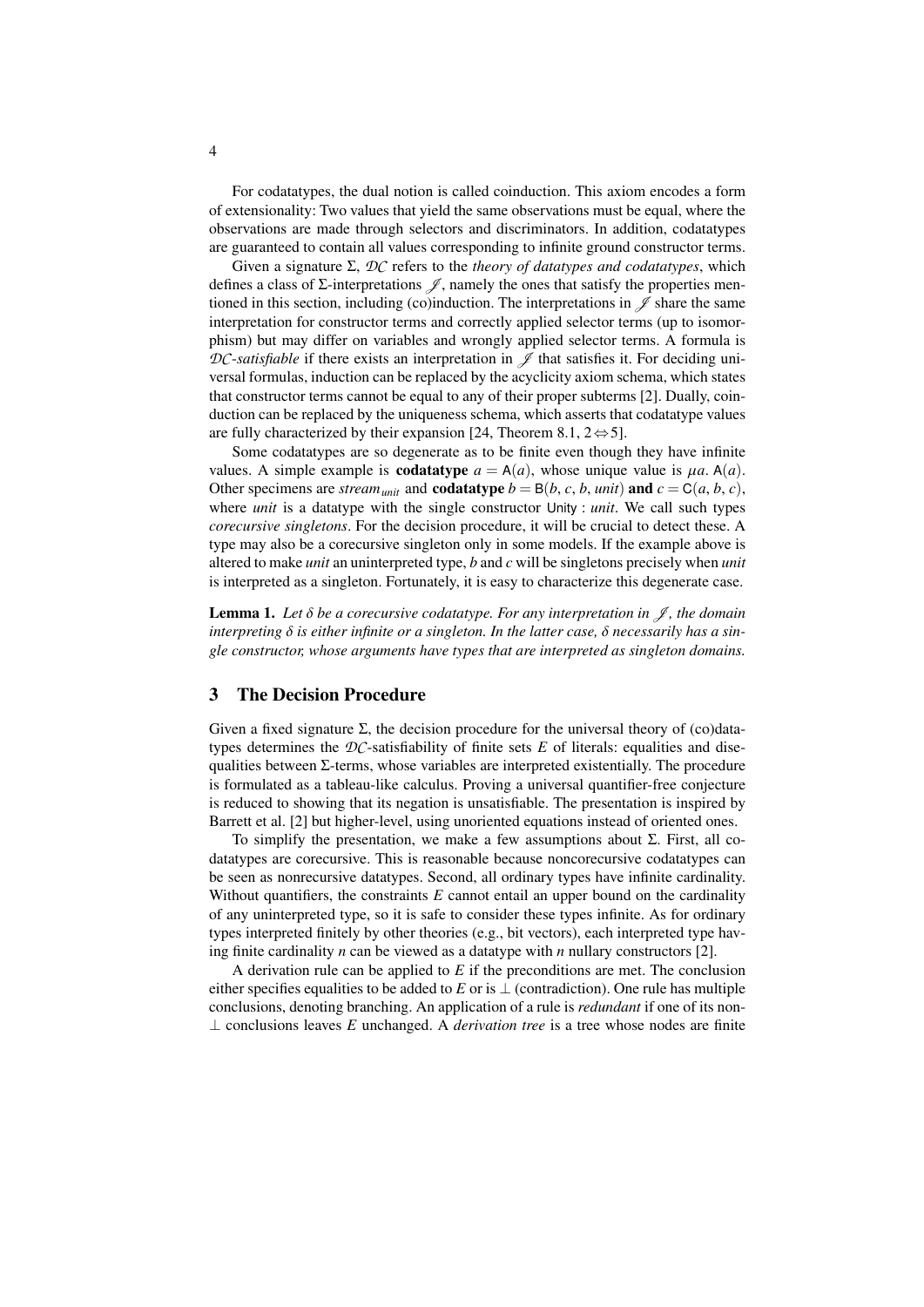sets of equalities, such that child nodes are obtained by a nonredundant application of a derivation rule to the parent. A derivation tree is *closed* if all of its leaf nodes are ⊥. A node is *saturated* if no nonredundant instance of a rule can be applied to it.

The calculus consists of three sets of rules, given in Figures [1](#page-5-0) to [3,](#page-5-1) corresponding to three phases. The first phase computes the bidirectional closure of *E*. The second phase makes inferences based on acyclicity (for datatypes) and uniqueness (for codatatypes). The third phase performs case distinctions on constructors for various terms occurring in *E*. The rules belonging to a phase have priority over those of subsequent phases. The rules are applied until the derivation tree is closed or all leaf nodes are saturated.

*Phase 1: Computing the Bidirectional Closure* (Figure [1\)](#page-5-0). In conjunction with Refl, Sym, and Trans, the Cong rule computes the congruence (upward) closure, whereas the Inject and Clash rules compute the unification (downward) closure. For unification, equalities are inferred based on the injectivity of constructors by Inject, and failures to unify equated terms are recognized by Clash. The Conflict rule recognizes when an equality and its negation both occur in *E*, in which case *E* has no model.

Let  $\mathcal{T}(E)$  denote the set of  $\Sigma$ -terms occurring in *E*. At the end of the first phase, *E* induces an equivalence relation over  $T(E)$  such that two terms *t* and *u* are equivalent if and only if  $t \approx u \in E$ . Thus, we can regard E as a set of equivalence classes of terms. For a term  $t \in \mathcal{T}(E)$ , we write [*t*] to denote the equivalence class of *t* in *E*.

*Phase 2: Applying Acyclicity and Uniqueness* (Figure [2\)](#page-5-2). We describe the rules in this phase in terms of a mapping  $A$  that associates with each equivalence class a  $\mu$ -term as its representative.

Formally, µ-*terms* are defined recursively as being either a variable *<sup>x</sup>* or an applied constructor  $\mu x$ . C( $\bar{t}$ ) for some C  $\in \mathcal{F}_{ctr}$  and  $\mu$ -terms  $\bar{t}$  of the expected types. The variable x need not occur free in the  $\mu$ -binder's body, in which case the binder can be omitted. FV $(t)$  denotes the set of free variables occurring in the  $\mu$ -term *t*. A  $\mu$ -term is *closed* if it contains no free variables. It is *cyclic* if it contains a bound variable. The  $\alpha$ -equivalence relation  $t = \alpha u$  indicates that the  $\mu$ -terms t and u are syntactically equivalent for some capture-avoiding renaming of  $\mu$ -bound variables. Two  $\mu$ -terms can denote the same value despite being  $\alpha$ -disequivalent—e.g.,  $\mu x$ . S( $x$ )  $\neq_{\alpha} \mu y$ . S(S(*y*)).

The  $\mu$ -term  $\mathcal{A}[t^{\tau}]$  describes a class of  $\tau$  values that *t* and other members of *t*'s equiv-<br>local data can take in models of *F*. When  $\tau$  is a data type, a cyclic *u*-term describes an alence class can take in models of E. When  $\tau$  is a datatype, a cyclic  $\mu$ -term describes an infeasible class of values.

The mapping  $\mathcal A$  is defined as follows. With each equivalence class  $[u^\tau]$ , we associate a fresh variable  $\tilde{u}^{\tau}$  and set  $\mathcal{A}[u] := \tilde{u}$ , that is to say there are initially no constraints on the values for any equivalence class [*u*]. The manning  $\mathcal{A}$  is refined by applying the the values for any equivalence class  $|u|$ . The mapping  $\mathcal A$  is refined by applying the following unfolding rule exhaustively:

$$
\widetilde{u} \in \mathrm{FV}(\mathcal{A}) \quad \mathrm{C}(t_1, \ldots, t_n) \in [u] \quad \mathrm{C} \in \mathcal{F}_{\mathrm{ctr}} \\
 \mathcal{A} := \mathcal{A}[\widetilde{u} \mapsto \mu \widetilde{u}, \mathrm{C}(\widetilde{t_1}, \ldots, \widetilde{t_n})]
$$

FV( $\mathcal{A}$ ) denotes the set of free variables occurring in  $\mathcal{A}$ 's range, and  $\mathcal{A}[x \mapsto t]$  denotes the *variable-capturing* substitution of *t* for *x* in *A*'s range. It is easy to see that the height of terms produced as a result of the unfolding is bounded by the number of equivalence classes of *E*, and thus the construction of *A* will terminate.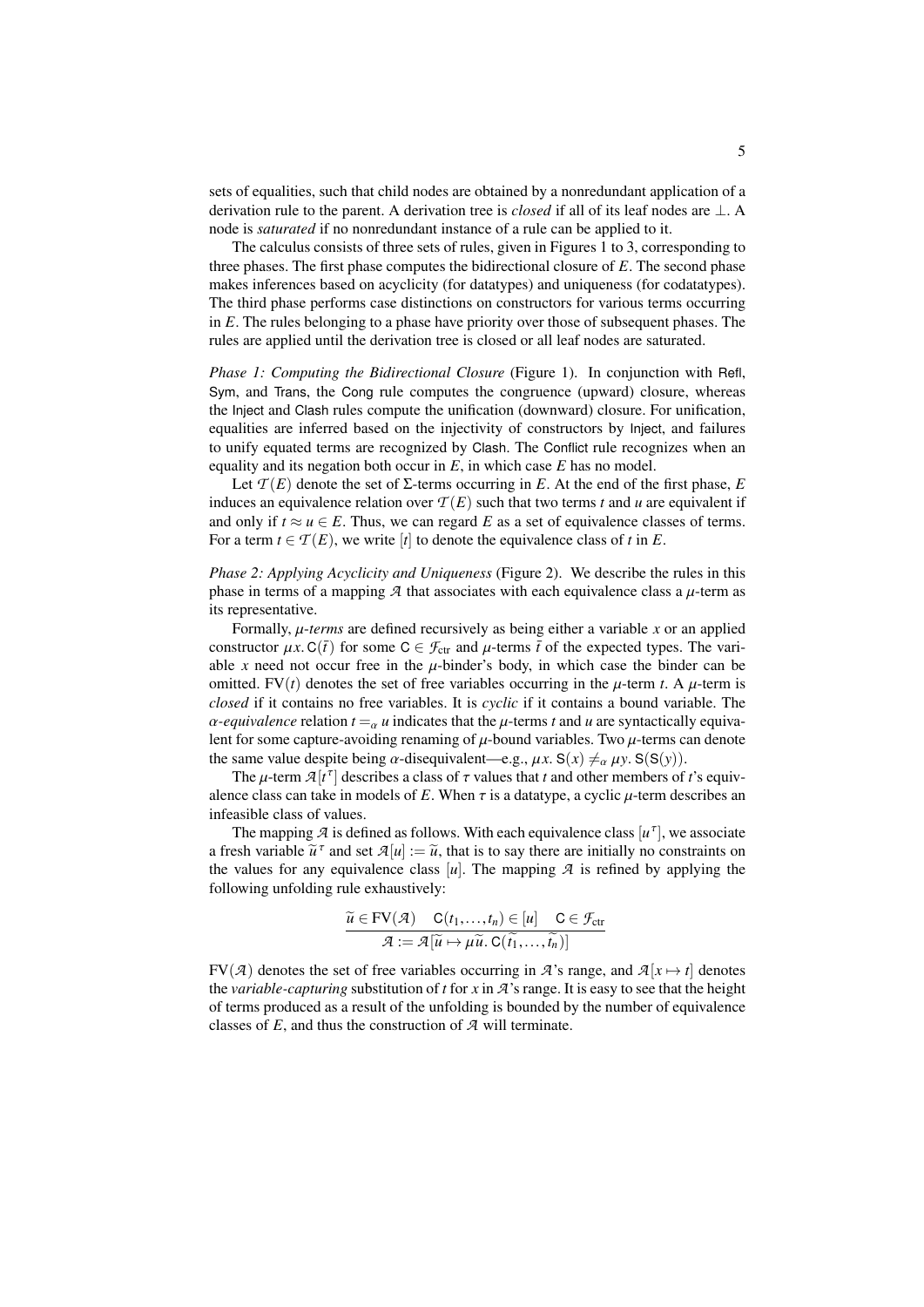$$
\frac{t \in \mathcal{T}(E)}{E := E, t \approx t} \text{ Refl} \qquad \frac{t \approx u \in E}{E := E, u \approx t} \text{ Sym } \qquad \frac{s \approx t, t \approx u \in E}{E := E, s \approx u} \text{ Trans}
$$
\n
$$
\frac{\bar{t} \approx \bar{u} \in E \quad \text{f}(\bar{t}), \text{f}(\bar{u}) \in \mathcal{T}(E)}{E := E, \text{f}(\bar{t}) \approx \text{f}(\bar{u})} \text{ Cong } \qquad \frac{t \approx u, t \not\approx u \in E}{\perp} \text{ Conflict}
$$
\n
$$
\frac{C(\bar{t}) \approx C(\bar{u}) \in E}{E := E, \bar{t} \approx \bar{u}} \text{ Inject} \qquad \frac{C(\bar{t}) \approx D(\bar{u}) \in E \quad C \neq D}{\perp} \text{ Class}
$$

<span id="page-5-0"></span>Figure 1. Derivation rules for bidirectional closure

$$
\frac{\delta \in \mathcal{Y}_{dt} \quad \mathcal{A}[t^{\delta}] = \mu x. u \quad x \in FV(u)}{\perp} \text{ Acyclic} \qquad \frac{\delta \in \mathcal{Y}_{\text{codt}} \quad \mathcal{A}[t^{\delta}] =_{\alpha} \mathcal{A}[u^{\delta}]}{E := E, t \approx u} \text{ Unique}
$$

<span id="page-5-2"></span>Figure 2. Derivation rules for acyclicity and uniqueness

$$
t^{\delta} \in \mathcal{T}(E) \quad \mathcal{F}_{\text{ct}}^{\delta} = \{C_1, \dots, C_m\}
$$
  
\n
$$
s(t) \in \mathcal{T}(E) \text{ and } s \in \mathcal{F}_{\text{sel}}^{\delta} \text{ or } (\delta \in \mathcal{Y}_{\text{dt}} \text{ and } \delta \text{ is finite})
$$
  
\n
$$
E := E, t \approx C_1(s_1^1(t), \dots, s_1^{n_1}(t)) \quad \cdots \quad E := E, t \approx C_m(s_m^1(t), \dots, s_m^{n_m}(t))
$$
Split
$$
\frac{t^{\delta}, u^{\delta} \in \mathcal{T}(E) \quad \delta \in \mathcal{Y}_{\text{codt}} \quad \delta \text{ is a singleton}}{E := E, t \approx u} \text{ Single}
$$

<span id="page-5-1"></span>Figure 3. Derivation rules for branching

*Example 1.* Suppose that *E* contains four distinct equivalence classes  $[w]$ ,  $[x]$ ,  $[y]$ , and  $[z]$ such that  $C(w, y) \in [x]$  and  $C(z, x) \in [y]$  for some  $C \in \mathcal{F}_{ctr}$ . A possible sequence of unfolding steps is given below, omitting trivial entries such as  $[w] \mapsto \widetilde{w}$ .

- 1. Unfold  $\widetilde{x}$ :  $\mathcal{A} = \{ [x] \mapsto \mu \widetilde{x}$ . C( $\widetilde{w}$ ,  $\widetilde{y}$ ) }
- 2. Unfold  $\widetilde{y}$ :  $\mathcal{A} = \{ [x] \mapsto \mu \widetilde{x}$ . C( $\widetilde{w}$ ,  $\mu \widetilde{y}$ . C( $\widetilde{z}$ ,  $\widetilde{x}$ )),  $[y] \mapsto \mu \widetilde{y}$ . C( $\widetilde{z}$ ,  $\widetilde{x}$ )}
- 3. Unfold  $\widetilde{x}$ :  $\mathcal{A} = \{ [x] \mapsto \mu \widetilde{x}$ . C( $\widetilde{w}$ ,  $\mu \widetilde{y}$ . C( $\widetilde{z}$ ,  $\widetilde{x}$ )),  $[y] \mapsto \mu \widetilde{y}$ . C( $\widetilde{z}$ ,  $\mu \widetilde{x}$ . C( $\widetilde{w}$ ,  $\widetilde{y}$ ))}

The resulting *A* indicates that the values for *x* and *y* in models of *E* must be of the forms  $C(\widetilde{w}, C(\widetilde{z}, C(\widetilde{w}, C(\widetilde{z},...))))$  and  $C(\widetilde{z}, C(\widetilde{w}, C(\widetilde{z}, C(\widetilde{w},...))))$ , respectively.

Given the mapping  $A$ , the Acyclic and Unique rules work as follows. For acyclicity, if  $[t]$  is a datatype equivalence class whose values  $\mathcal{A}[t] = \mu x$ . *u* are cyclic (as expressed by  $x \in FV(u)$ , then *E* is *DC*-unsatisfiable. For uniqueness, if [*t*], [*u*] are two codatatype equivalence classes whose values  $\mathcal{A}[t]$ ,  $\mathcal{A}[u]$  are  $\alpha$ -equivalent, then  $t \approx u$ . Comparison for  $\alpha$ -equivalence may seem too restrictive, since  $\mu x$ . S(*x*) and  $\mu y$ . S(S(*y*)) specify the same value despite being  $\alpha$ -disequivalent, but the rule will make progress by discovering that the subterm  $S(y)$  of  $\mu y$ .  $S(S(y))$  must be equal to the entire term.

*Example 2.* Let  $E = \{x \approx S(x), y \approx S(S(y))\}$ . After phase 1, the equivalence classes are  $\{x, S(x)\}, \{y, S(S(y))\},$  and  $\{S(y)\}.$  Constructing *A* yields

$$
\mathcal{A}[x] = \mu \widetilde{x}. \mathbf{S}(\widetilde{x}) \quad \mathcal{A}[y] = \mu \widetilde{y}. \mathbf{S}(\mu \mathbf{S}(\widetilde{y}). \mathbf{S}(\widetilde{y})) \quad \mathcal{A}[\mathbf{S}(y)] = \mu \mathbf{S}(\widetilde{y}). \mathbf{S}(\mu \widetilde{y}. \mathbf{S}(\mathbf{S}(\widetilde{y})))
$$

6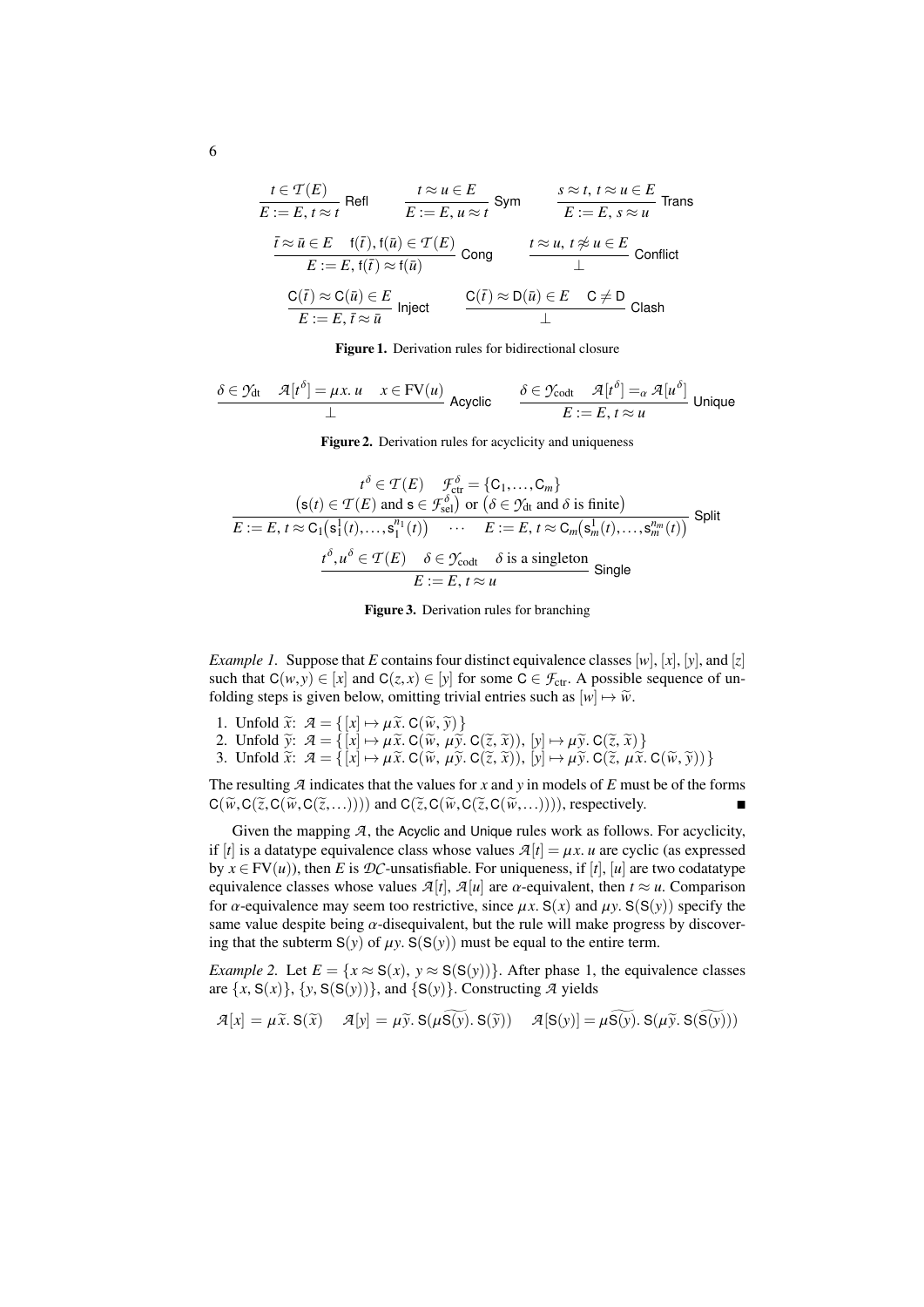Since  $\mathcal{A}[y] = \alpha \mathcal{A}[S(y)]$ , the Unique rule applies to derive  $y \approx S(y)$ . At this point, phase 1 is activated again, yielding  $\{x, S(x)\}$  and  $\{y, S(y), S(S(y))\}$ . The mapping  $\mathcal A$  is updated accordingly:  $\mathcal{A}[y] = \mu \tilde{y}$ . S( $\tilde{y}$ ). Since  $\mathcal{A}[x] = \alpha \mathcal{A}[y]$ , Unique can finally derive  $x \approx y$ .

*Phase 3: Branching* (Figure [3\)](#page-5-1). If a selector is applied to a term *t*, or if *t*'s type is a finite datatype, *t*'s equivalence class must contain a  $\delta$  constructor term. This is enforced in the third phase by the Split rule. Another rule, Single, focuses on the degenerate case where two terms have the same corecursive singleton type and are therefore equal. Both Split's finiteness assumption and Single's singleton constraint can be evaluated statically based on a recursive computation of the cardinalities of the constructors' argument types.

*Correctness.* Correctness means that if there exists a closed derivation tree with root node  $E$ , then  $E$  is  $D\mathcal{C}$ -unsatisfiable; and if there exists a derivation tree with root node *E* that contains a saturated node, then *E* is  $DC$ -satisfiable.

#### <span id="page-6-0"></span>Theorem 2 (Termination). *All derivation trees are finite.*

*Proof.* Consider a derivation tree with root node *E*. Let  $D \subset T(E)$  be the set of terms whose types are finite datatypes, and let  $S \subseteq T(E)$  be the set of terms occurring as arguments to selectors. For each term  $t \in D$ , let  $S_t^0 = \{t\}$  and  $S_t^{i+1} = S_t^i \cup \{s(u) \mid u^\delta \in S_t^i\}$  $\delta \in \mathcal{Y}_{\text{dt}}$ ,  $|\delta|$  is finite,  $s \in \mathcal{F}_{\text{sel}}^{\delta}$ , and let  $S_{\text{t}}^{\infty}$  be the limit of this sequence. This is a finite set<br>for each *t* because all chains of selectors applied to *t* are finite Let  $S^{\infty}$  be t for each *t*, because all chains of selectors applied to *t* are finite. Let *S* <sup>∞</sup> be the union of all sets  $S_i^{\infty}$  where *t* ∈ *D*, and let  $T^{\infty}(E)$  be the set of subterms of  $E \cup \{C_j(s_j^1(t),...,s_j^{n_j}(t)) \mid$ <br>  $t^{\delta} \in S \cup S^{\infty}$  C, ∈  $F^{\delta} \cup$  In a derivation tree with root node *E* it can be shown by induc*t*<sup>δ</sup> ∈ *S* ∪ *S*<sup>∞</sup>, C<sub>*j*</sub> ∈ *F*<sub>ctr</sub><sup>5</sup>. In a derivation tree with root node *E*, it can be shown by induction on the rules of the calculus that each non-root node *E* is such that  $\mathcal{T}(F) \subset \mathcal{T}^{\infty}(F)$ tion on the rules of the calculus that each non-root node *F* is such that  $\mathcal{T}(F) \subseteq \mathcal{T}^{\infty}(E)$ , and hence contains an equality between two terms from  $T^{\infty}(E)$  not occurring in its parent node. Thus, the depth of a branch in a derivation tree with root node *E* is at most  $|T^{\infty}(E)|^2$ , which is finite since  $T^{\infty}(E)$  is finite. □

<span id="page-6-1"></span>Theorem 3 (Refutation Soundness). *If there exists a closed derivation tree with root node E, then E is DC-unsatisfiable.*

*Proof.* The proof is by structural induction on the derivation tree with root node *E*. If the tree is an application of Conflict, Clash, or Acyclic, then *E* is *DC*-unsatisfiable. For Conflict, this is a consequence of equality reasoning. For Clash, this is a consequence of distinctness. For Acyclic, the construction of *A* indicates that the class of values that term *t* can take in models of *E* is infeasible. If the child nodes of *E* are closed derivation trees whose root nodes are the result of applying Split on  $t^{\delta}$ , by the induction hypothesis *E* ∪ *t* ≈ C<sub>*j*</sub>( $\mathbf{s}$ <sup>*j*</sup>),...,  $\mathbf{s}^{n_j}(t)$  is *DC*-unsatisfiable for each C<sub>*j*</sub> ∈  $\mathcal{F}_{\text{ctr}}^{\delta}$ . Since by exhaustive-<br>ness all models of *DC* antail avestly and t ∞ C ( $\mathbf{s}^{1}(t)$ ) and *E* is *DC* unsatis ness, all models of *DC* entail exactly one  $t \approx C_j(s_j^1(t),...,s_j^{n_j}(t)), E$  is *DC*-unsatisfiable. Otherwise, the child node of *E* is a closed derivation tree whose root node  $E \cup t \approx u$  is obtained by applying one of the rules Refl, Sym, Trans, Cong, Inject, Unique, or Single. In all these cases,  $E \vDash_{\mathcal{DC}} t \approx u$ . For Refl, Sym, Trans, Cong, this is a consequence of equality reasoning. For Inject, this is a consequence of injectivity. For Unique, the construction of *A* indicates that the values of *t* and *u* are equivalent in all models of *E*. For Single, *t* and *u* must have the same value since the cardinality of their type is one. By the induction hypothesis,  $E \cup t \approx u$  is  $D$ *C*-unsatisfiable and thus *E* is  $D$ *C*-unsatisfiable. □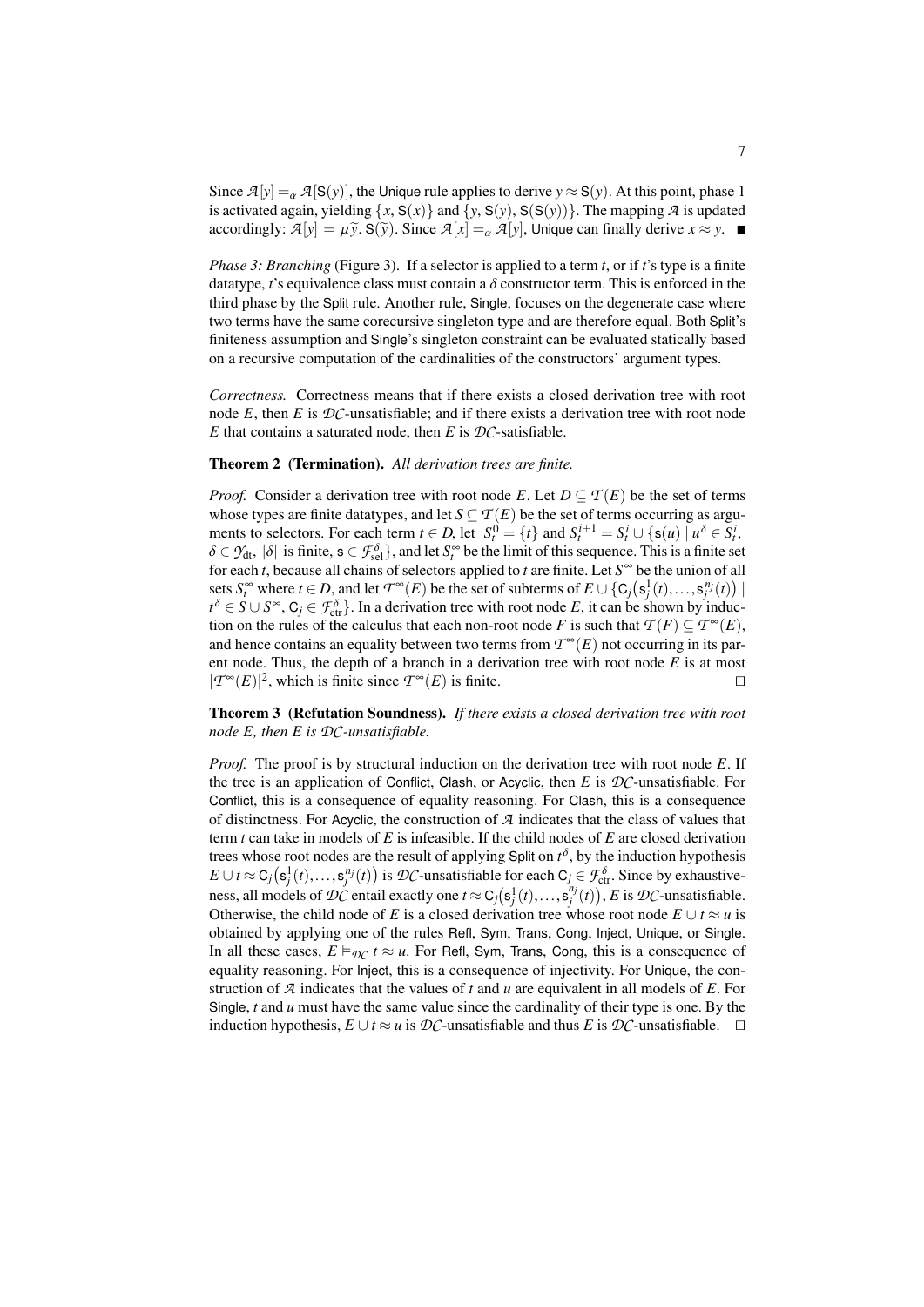It remains to show the converse of the previous theorem: If a derivation tree with root node *E* contains a saturated node, then *E* is *DC*-satisfiable. The proof relies on a specific interpretation *J* that satisfies *E*.

First, we define the set of interpretations of the theory *DC*, which requires custom terminology concerning  $\mu$ -terms. Given a  $\mu$ -term  $t$  with subterm  $u$ , the *expansion of*  $u$ *with respect to t* is the  $\mu$ -term  $\langle u \rangle_t^{\emptyset}$ , abbreviated to  $\langle u \rangle_t$ , as returned by the function

$$
\langle x \rangle_t^B = \begin{cases} x & \text{if } x \in B \\ \mu x. \ C(\langle \bar{u} \rangle_t^{B \cup \{x\}}) & \text{if } \mu x. \ C(\bar{u}) \text{ binds this occurrence of } x \notin B \text{ in } t \\ \mu x. \ C(\bar{u}) \rangle_t^B = \begin{cases} x & \text{if } x \in B \\ \mu x. \ C(\langle \bar{u} \rangle_t^{B \cup \{x\}}) & \text{otherwise} \end{cases}
$$

The recursion will eventually terminate because each recursion adds one bound variable to *B* and there are finitely many distinct bound variables in a  $\mu$ -term. Intuitively, the expansion of a subterm is a stand-alone  $\mu$ -term that denotes the same value as the original subterm—e.g.,  $\langle \mu y. D(x) \rangle_{\mu x. C(\mu y. D(x))} = \mu y. D(\mu x. C(y)).$ 

The µ-term *<sup>u</sup>* is a *self-similar subterm* of *<sup>t</sup>* if *<sup>u</sup>* is a proper subterm of *<sup>t</sup>*, *<sup>t</sup>* and *<sup>u</sup>* are of the forms  $\mu x$ . C( $t_1, \ldots, t_n$ ) and  $\mu y$ . C( $u_1, \ldots, u_n$ ), and  $\langle t_k \rangle_t = \alpha \langle u_k \rangle_t$  for all *k*. The  $\mu$ -term *t* is *normal* if it does not contain self-similar subterms and all of its proper subterms are also normal. Thus,  $t = \mu x$ . C( $\mu y$ . C( $y$ )) is not normal because  $\mu y$ . C( $y$ ) is a self-similar subterm of *t*. Their arguments have the same expansion with respect to *t*:  $\langle \mu y. C(y) \rangle_t =$  $\mu y$ . C( $y$ )<sup>{*y*}</sup> $) = \mu y$ . C(*y*) is a-equivalent to  $\langle y \rangle_t = \mu y$ . C( $\langle y \rangle_t^{\{y\}}$ ) =  $\mu y$ . C(*y*). The term  $\mu - \mu y$ . C( $\mu y$ ) =  $\mu y$ . C( $\mu y$ ) =  $\mu y$ . C( $\mu y$ ) =  $\mu y$ . C( $\mu y$ ) =  $\mu y$ . C( $\mu y$ ) =  $\mu y$ . C( $\mu y$ )  $u = \mu x$ . C( $\mu y$ , C(x)) is also not normal, since  $\mu y$ . C(x) is a self-similar subterm of *u*, noting that  $\langle \mu y, C(x) \rangle_u = \mu y, C(\langle x \rangle_u^{\{y\}}) = \mu y, C(\langle \mu x, C(\mu y, C(x)) \rangle_u^{\{y\}}) = \mu y, C(\mu x, C(\mu y, C(x)))$ <br>  $C(\langle \mu y, C(x) \rangle_{\{x,y\}}^{\{x,y\}}) = \mu y, C(\mu x, C(\mu y), C(\mu y, C(x)))$  $C(\langle \mu y, C(x) \rangle_u^{\{x, y\}}) = \mu y$ .  $C(\mu x, C(y))$  is *a*-equivalent to  $\langle x \rangle_u = u$ .<br>For any *u*-term t of the form  $\mu x, C(\bar{u})$  its normal form |t| is *c* 

For any  $\mu$ -term *t* of the form  $\mu x$ . C( $\bar{u}$ ), its *normal form* |*t*| is obtained by replacing all of the self-similar subterms of  $t$  with  $x$  and by recursively normalizing the other subterms. For variables,  $|x| = x$ . Thus,  $|\mu x$ . C( $\mu y$ . C( $x$ )) $| = \mu x$ . C( $x$ ).

We now define the class of interpretations for  $DC$ .  $\mathcal{I}(\tau)$  denotes the interpretation type  $\tau$  in *J*—that is, a nonempty set of domain elements for that type. *J*(f) denotes the interpretation of a function f in *J*. If f :  $\tau_1 \times \cdots \times \tau_n \to \tau$ , then *J*(f) is a total function from  $\mathcal{I}(\tau_1)\times\cdots\times\mathcal{I}(\tau_n)$  to  $\mathcal{I}(\tau)$ . All types are interpreted as sets of  $\mu$ -terms, but only values of types in  $\mathcal{Y}_{\text{codt}}$  may contain cycles.

Definition 4 (Normal Interpretation). An interpretation *J* is *normal* if these conditions are met:

- 1. For each type  $\tau$ ,  $\mathcal{I}(\tau)$  includes a maximal set of closed normal  $\mu$ -terms of that type that are unique up to  $\alpha$ -equivalence and acyclic if  $\tau \notin \mathcal{Y}_{\text{codt}}$ .
- 2. For each constructor term  $C(\bar{t})$  of type  $\tau$ ,  $\mathcal{I}(C)(\mathcal{I}(\bar{t}))$  is the value in  $\mathcal{I}(\tau)$  that is  $\alpha$ -equivalent to  $\lfloor \mu x \cdot C(\mathcal{I}(\vec{t})) \rfloor$ , where *x* is fresh.
- 3. For each selector term  $s_j^k(t)$  of type  $\tau$ , if  $\mathcal{I}(t)$  is  $\mu x$ . C<sub>j</sub>( $\bar{u}$ ), then  $\mathcal{I}(s_j^k)(\mathcal{I}(t))$  is the value in  $\mathcal{I}(\tau)$  that is  $\alpha$ -equivalent to  $\langle u_k \rangle_{k \geq 0}$ . value in  $\mathcal{I}(\tau)$  that is  $\alpha$ -equivalent to  $\langle u_k \rangle_{\mathcal{I}(t)}$ .

Not all normal interpretations are models of codatatypes, because models must contain all possible infinite terms, not only cyclic ones. However, acyclic infinite values are uninteresting to us, and for quantifier-free formulas it is trivial to extend any normal interpretation with extra domain elements to obtain a genuine model if desired.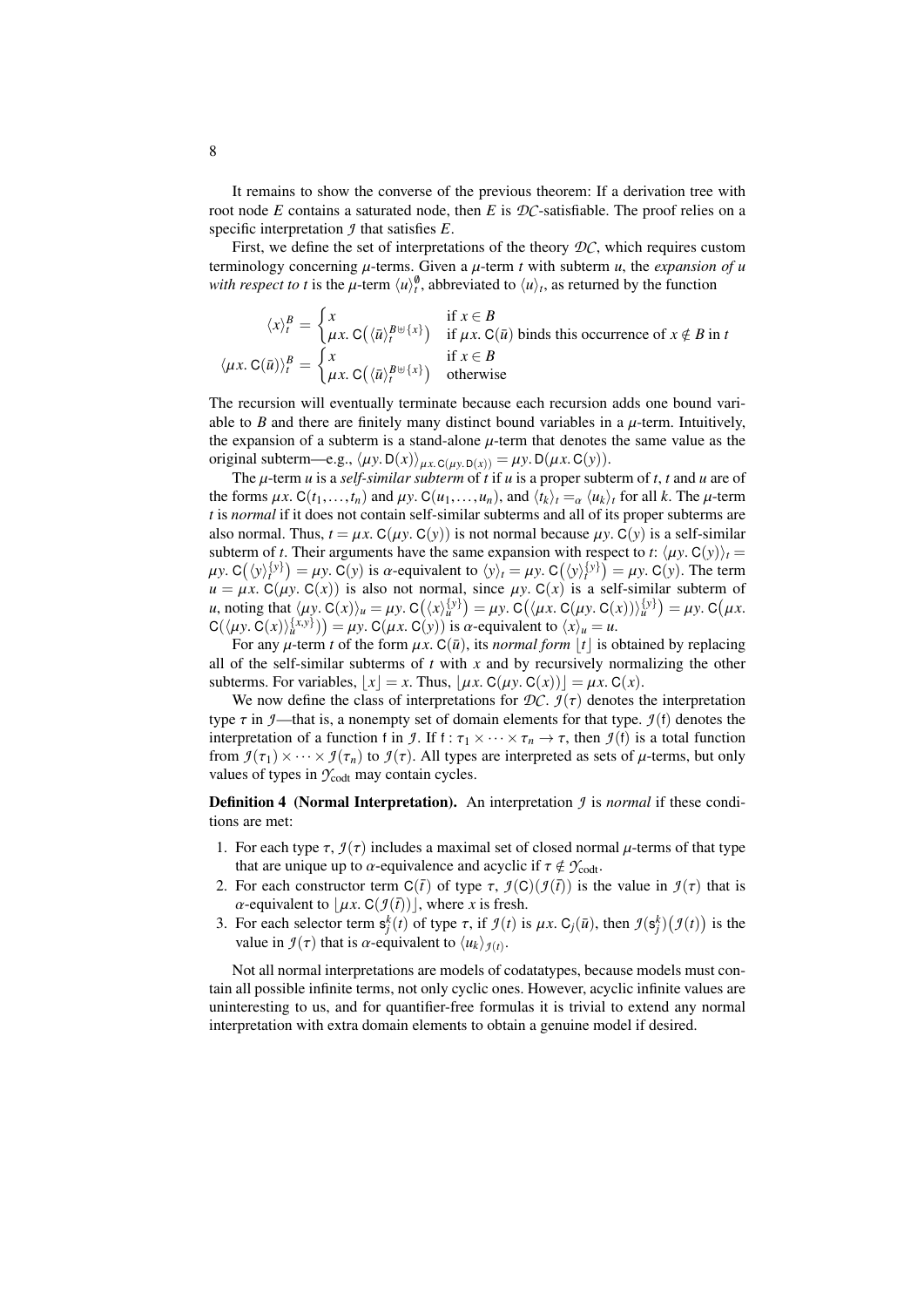When constructing a model  $\mathcal I$  of  $E$ , it remains only to specify how  $\mathcal I$  interprets wrongly applied selector terms and variables. For the latter, this will be based on the mapping *A* computed in phase 2 of the calculus.

First, we need the following definitions. We write  $t = x/d$  *u* if  $\mu$ -terms *t* and *u* are syn-<br>ically equivalent for some renaming that avoids canturing any variable other than *x* tactically equivalent for some renaming that avoids capturing any variable other than *x*. For example,  $\mu x$ . D(*x*) =  $\frac{\partial}{\partial x} \mu x$ . D(*y*) (by renaming *y* to *x*),  $\mu x$ . C(*x*, *x*) =  $\frac{\partial}{\partial y} \mu y$ . C(*x*, *y*), and  $\mu x$  C(*z*, *x*) =  $\frac{\partial}{\partial y} \mu y$ . C(*x*, *x*) =  $\frac{\partial}{\partial y} \mu y$ . C(*x*, *y*) = For  $\mu x. C(z, x) = \frac{z}{\alpha} \mu y. C(z, y)$ , but  $\mu x. D(x) \neq \frac{x}{\alpha} \mu x. D(y)$  and  $\mu x. C(x, x) \neq \frac{y}{\alpha} \mu y. C(x, y)$ . For a variable  $x^{\tau}$  and a normal interpretation *J*, we let  $\mathcal{V}^{\chi}_{\mathcal{J}}(\mathcal{A})$  denote the set consisting of all values  $v \in \mathcal{I}(\tau)$  such that  $v = \frac{x}{\alpha} \langle u \rangle_t$  for some subterm *u* of a term *t* occurring in the range of  $\mathcal{I}$ . This set describes shapes of terms to avoid when assigning a *u*-term to *x* range of *A*. This set describes shapes of terms to avoid when assigning a  $\mu$ -term to *x*.<br>The completion  $\mathcal{A}^*$  of  $\mathcal{A}$  for a normal interpretation  $\mathcal{A}$  assigns values from  $\mathcal{A}$ 

The *completion*  $A^*$  of  $A$  for a normal interpretation  $f$  assigns values from  $f$  to unassigned variables in the domain of *A*. We construct  $A^*$  by initially setting  $A^*$  :=  $|\mathcal{A}|$  and by exhaustively applying the following rule:

$$
\frac{\widetilde{x}^{\tau} \in \text{FV}(\mathcal{A}^{\star}) \quad \mu \widetilde{x}. \, t =_{\alpha} v \quad v \in \mathcal{I}(\tau) \quad v \notin \mathcal{V}_{\mathcal{I}}^{\widetilde{x}}(\mathcal{A}^{\star})}{\mathcal{A}^{\star} := \lfloor \mathcal{A}^{\star}[\widetilde{x} \mapsto \mu \widetilde{x}. \, t] \rfloor}
$$

Given an unassigned variable in  $A^*$ , this rule assigns it a fresh value—one that does not occur in  $V_j^{\tilde{\chi}}(\mathcal{A}^{\star})$  modulo  $\alpha$ -equivalence—excluding not only existing terms in the range of  $\mathcal{A}^{\star}$  but also terms that could emerge as a result of the undate. Since this undate range of  $A^{\star}$  but also terms that could emerge as a result of the update. Since this update removes one variable from  $FV(\mathcal{A}^{\star})$  and does not add any variables to  $FV(\mathcal{A}^{\star})$ , the process eventually terminates. We normalize all terms in the range of  $A^*$  at each step.

To ensure disequality literals are satisfied by an interpretation based on  $A^{\star}$ , it suffices that  $A^*$  is injective modulo  $\alpha$ -equivalence. This invariant holds initially, and the last recondition in the above rule ensures that it is maintained. The set  $\mathcal{D}(\mathcal{X})$  is last precondition in the above rule ensures that it is maintained. The set  $\mathcal{V}^{\tilde{X}}_{\tilde{J}}(\mathcal{A}^{\star})$  is an overapproximation of the values that, when assigned to  $\tilde{x}$ , will cause values in the range of  $\mathcal{A}^*$  to become  $\alpha$ -equivalent. For infinite codatatypes, it is always possible to find fresh values v because  $\mathcal{D}^{\tilde{X}}(\mathcal{A}^*)$  is a finite set find fresh values *v* because  $\mathcal{V}^{\tilde{X}}_{\tilde{\mathcal{I}}}(\mathcal{A}^{\star})$  is a finite set.

*Example 3.* Let  $\delta$  be a codatatype with the constructors C, D, E :  $\delta \rightarrow \delta$ . Let *E* be the set  $\{u \approx C(z), v \approx D(z), w \approx E(y), x \approx C(v), z \not\approx v\}$ . After applying the calculus to saturation on  $E$ , the mapping  $\mathcal A$  is as follows:

$$
\mathcal{A}[u] = \mu \widetilde{u}. \mathbf{C}(\widetilde{z}) \qquad \mathcal{A}[w] = \mu \widetilde{w}. \mathbf{E}(\widetilde{y}) \qquad \mathcal{A}[y] = \widetilde{y} \n\mathcal{A}[v] = \mu \widetilde{v}. \mathbf{D}(\widetilde{z}) \qquad \mathcal{A}[x] = \mu \widetilde{x}. \mathbf{C}(\mu \widetilde{v}. \mathbf{D}(\widetilde{z})) \qquad \mathcal{A}[z] = \widetilde{z}
$$

To construct a completion  $A^*$ , we must choose values for  $\tilde{y}$  and  $\tilde{z}$ , which are free in *A*.<br>Modulo  $\alpha$  aguivalence  $q\tilde{z}(q) - \int u q \Omega(q) u q \Omega(p(q)) q(uq \Omega(q))$ . Modulo  $\alpha$ -equivalence,  $\hat{V}_{\alpha}^{\tilde{g}}(A) = \{\mu a. C(a), \mu a. D(a), \mu a. C(D(a)), C(\mu a. D(a))\}$ . Now consider a normal interpretation *J* that evaluates variables in *E* based on *A*:  $\mathcal{I}(u)$  =  $A[u], f(v) = A[v]$ , and so on. Assigning a value for  $A[z]$  that is  $\alpha$ -equivalent to a value in  $V^{\tilde{g}}_{\tilde{g}}(A)$  may cause values in the range of *A* to become  $\alpha$ -equivalent, which in turn may cause *F* to be falsified by *I*. For example, assign  $\tilde{u}$ ,  $\tilde{v}$ ,  $\tilde{v}$  and  $\tilde{z}$ , after the substitutio cause *E* to be falsified by *J*. For example, assign  $\mu \tilde{z}$ .  $D(\tilde{z})$  for  $\tilde{z}$ . After the substitution,  $\mathcal{A}[v] = \mu \tilde{v}$ . D( $\mu \tilde{z}$ . D( $\tilde{z}$ )), which has normal form  $\mu \tilde{v}$ . D( $\tilde{v}$ ), which is  $\alpha$ -equivalent to  $\mu \tilde{z}$ . D( $\tilde{z}$ ). However, this contradicts the disequality  $z \not\approx v$  in *E*. On the other hand, if the value assigned to  $\tilde{z}$  is fresh, the values in the range of  $\tilde{A}$  remain  $\alpha$ -disequivalent. We can assign a value such as  $\mu \tilde{z}$ . E( $\tilde{z}$ ),  $\mu \tilde{z}$ . D( $C(\tilde{z})$ ), or  $\mu \tilde{z}$ . C( $C(D(\tilde{z}))$ ) to  $\tilde{z}$ .

In the following lemma about  $A^*$ ,  $Var(t) = \begin{cases} t & \text{if } t \text{ is a variable} \\ x & \text{if } t \text{ is of the for} \end{cases}$ *x* if *t* is of the form  $\mu x$ . *u*.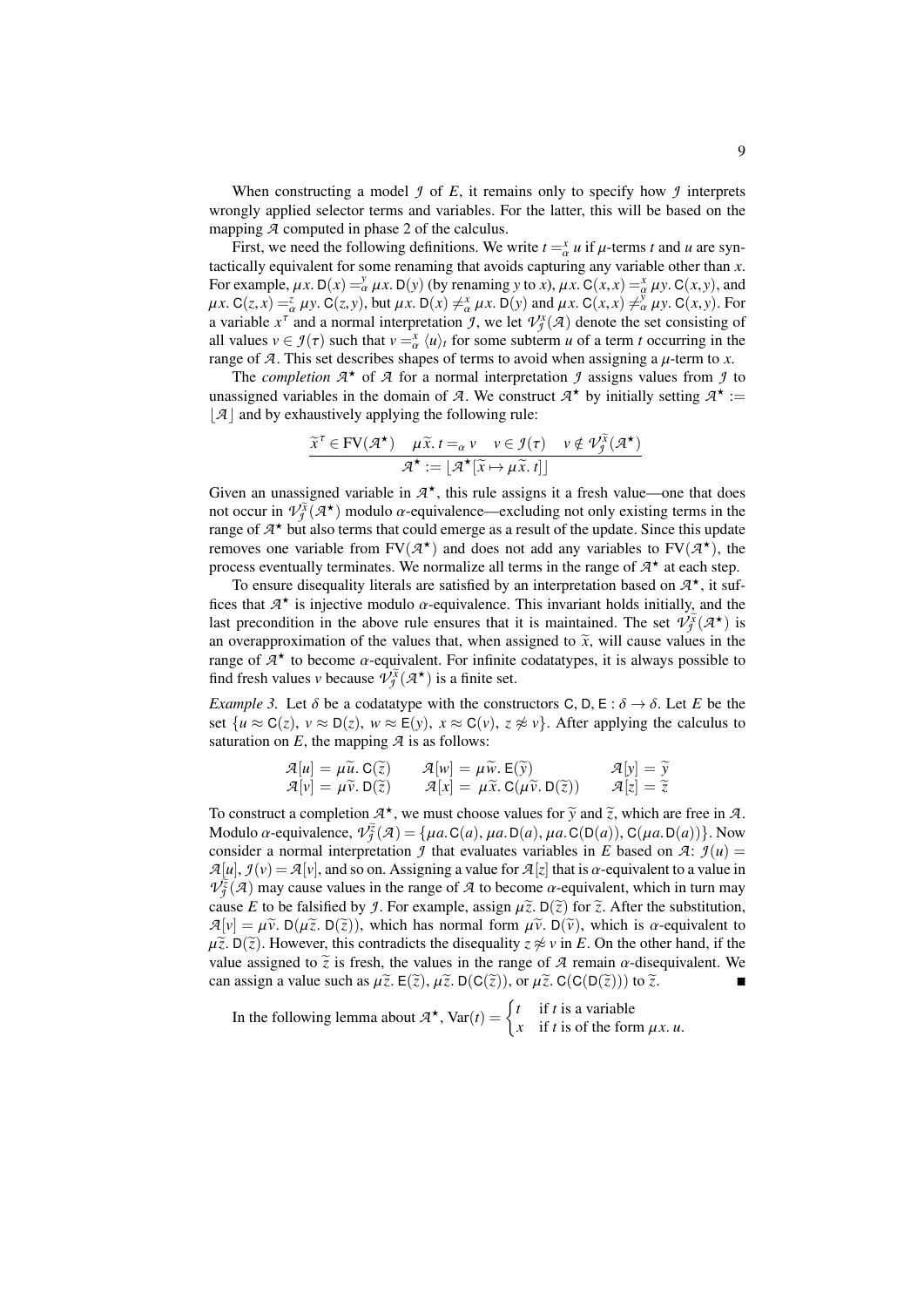<span id="page-9-0"></span>Lemma 5. *If A is constructed for a saturated set E and A* ? *is a completion of A for a normal interpretation J , the following properties hold:*

- (1)  $\mathcal{A}^{\star}[x^{\tau}]$
- (1)  $\mathcal{A}^{\star}[x^{\tau}]$  is  $\alpha$ -equivalent to a value in  $\mathcal{I}(\tau)$ .<br>
(2)  $\mathcal{A}^{\star}[x] = \langle t \rangle_{\mathcal{A}^{\star}[y]}$  for all subterms t of  $\mathcal{A}^{\star}[y]$  with  $\text{Var}(t) = \tilde{x}$ .<br>
(3)  $\mathcal{A}^{\star}[x] =_{\alpha} \mathcal{A}^{\star}[y]$  if and only if  $[x]$
- 

Intuitively, this lemma states three properties of  $A^*$  that ensure a normal interpretation *J* can be constructed that satisfies *E*. Property (1) states that the values in the range of  $A^*$  are  $\alpha$ -equivalent to a value in normal interpretation. This means they are closed, normal and acyclic when required. Property (2) states that the interpretation of all subnormal, and acyclic when required. Property (2) states that the interpretation of all subterms in the range of  $A^*$  depends on its associated variable only. In other words, the interpretation of a subterm *t* where  $\text{Var}(t) = \tilde{x}$  is equal to  $\mathcal{A}^{\star}[x]$ , independently of the context. Property (3) states that  $\mathcal{A}^{\star}$  is injective (modulo  $\alpha$  equivalence), which ensures context. Property (3) states that  $A^*$  is injective (modulo  $\alpha$ -equivalence), which ensures that distinct values are assigned to distinct equivalence classes that distinct values are assigned to distinct equivalence classes.

<span id="page-9-1"></span>Theorem 6 (Solution Soundness). *If there exists a derivation tree with root node E containing a saturated node, then E is DC-satisfiable.*

*Proof.* Let *F* be a saturated node in a derivation tree with root node *E*. We consider a normal interpretation *J* that interprets wrongly applied selectors based on equality information in *F* and that interprets the variables of *F* based on the completion  $A^*$ . For the variables, let  $\mathcal{I}(x^{\tau})$  be the value in  $\mathcal{I}(\tau)$  that is  $\alpha$ -equivalent with  $\mathcal{A}^{\star}[x]$  for each variable  $x \in \mathcal{T}(F)$  which by Lemma 5(1) is quaranteed to exist variable  $x \in \mathcal{T}(F)$ , which by Lemma [5\(](#page-9-0)1) is guaranteed to exist.

We first show that *J* satisfies all equalities  $t_1 \approx t_2 \in F$ . To achieve this, we show by structural induction on  $t^{\tau}$  that  $\mathcal{I}(t) =_{\alpha} \mathcal{A}^{\star}[t]$  for all terms  $t \in \mathcal{T}(F)$ , which implies  $\mathcal{I} \models t \sim \tau$  since  $\mathcal{I}$  is normal  $\mathcal{I} \models t_1 \approx t_2$  since  $\mathcal{I}$  is normal.

If *t* is a variable, then  $\mathcal{I}(t) = \alpha \mathcal{A}^{\star}[t]$  by construction.

If *t* is a constructor term of the form  $C(u_1,...,u_n)$ , then  $\mathcal{I}(t)$  is  $\alpha$ -equivalent with  $|\mu x$ . C( $\mathcal{I}(u_1),..., \mathcal{I}(u_n)|$ ) for some fresh *x*, which by the induction hypothesis is  $\alpha$ equivalent with  $[\mu x]$ . C( $\overline{A}^*[\mu_1],...,\overline{A}^*[\mu_n]]$ ). Call this term *t'*. Since Inject and Clash do not apply to *F* by the construction of  $\overline{A}^*$  we have that  $\overline{A}^*[\mu]$  is a term of the form not apply to *F*, by the construction of  $A^*$  we have that  $A^*[t]$  is a term of the form  $\mu\tilde{t}$ . C(*w*<sub>1</sub>,...,*w<sub>n</sub>*) where Var(*w<sub>i</sub>*) =  $\tilde{u}_i$  for each *i*. Thus by Lemma [5\(](#page-9-0)2),  $\langle w_i \rangle_{\mathcal{A}^*[\mu]} =$ <br> $\mathcal{A}^*[\mu]$ . For each *i* let  $\mu_i'$  be the *i*th argument of *t'* Clearly  $\langle \mu_i \rangle_{\mathcal{A}} = -\mathcal{A}^*$  $A^{\star}[u_i]$ . For each *i*, let  $u_i'$  be the *i*th argument of *t'*. Clearly,  $\langle u_i' \rangle_{t'} = \alpha A^{\star}[u_i]$ . Thus  $\langle u_i' \rangle_{t'} = \alpha \langle w_i \rangle_{\mathcal{A}^{\star}[t]}$ . Thus,  $\mathcal{I}(t) = \alpha t' = \alpha \mathcal{A}^{\star}[t]$ , and we have  $\mathcal{I}(t) = \alpha \mathcal{A}^{\star}[t]$ .

If *t* is a selector term  $s_j^k(u)$ , since Split does not apply to *F*, [*u*] must contain a term of the form  $C_j$ <sup>*(*s<sub>*j*</sub>/*(u)*,...,  $S_j^n$ *(u)*) for some *j'*. Since Inject and Clash are not applicable,<br>by construction  $Z^*$ *[u]* must be of the form  $U_i \tilde{U}$ ,  $C_i$  *(w)*, *w)* where  $Var(w_i) - \tilde{e}^T(u)$ </sup> by construction  $A^{\star}[u]$  must be of the form  $\mu \tilde{u}$ .  $C_{j'}(w_1,...,w_n)$ , where  $Var(w_i) = \hat{s}_{j'}^T(u)$ <br>for each *i* and thus by Lemma 5(2),  $(w_i)$ ,  $x_i = a^{\star}[s^i(u)]$ . If  $i = i'$  then  $g(t)$  is  $\alpha$ . for each *i*, and thus by Lemma [5\(](#page-9-0)2),  $\langle w_i \rangle_{\mathcal{A}^{\star}[u]} = \mathcal{A}^{\star}[s_j^i(u)]$ . If  $j = j'$ , then  $\mathcal{I}(t)$  is  $\alpha$ -<br>equivalent with  $\langle w_k \rangle_{\mathcal{A}^{\star}[u]}$ , which is equal to  $\mathcal{A}^{\star}[s_j^k(u)] = \mathcal{A}^{\star}[t]$ . If  $j \neq j'$ , sinc does not apply, any term of the form  $s_j^k(u')$  not occurring in [*t*] is such that  $[u] \neq [u']$ . By the induction hypothesis and Lemma [5\(](#page-9-0)3),  $\mathcal{I}(u) \neq \mathcal{I}(u')$  for all such *u*, *u'*. Thus, we may interpret  $\mathcal{I}(s_f^k)(\mathcal{I}(u))$  as the value in  $\mathcal{I}(\tau)$  that is  $\alpha$ -equivalent with  $\mathcal{A}^{\star}[t]$ .<br>We now show that all discouslities in *F* are satisfied by *I* Assume  $t \approx u \in$ 

We now show that all disequalities in *F* are satisfied by *J*. Assume  $t \not\approx u \in F$ . Since Conflict does not apply,  $t \approx u \notin F$  and thus [*t*] and [*u*] are distinct. Since  $\mathcal{I}(t) = \alpha \mathcal{A}^* [t]$ <br>and  $\mathcal{I}(u) = -\mathcal{A}^* [u]$  by Lemma 5(3)  $\mathcal{I}(t) \neq \mathcal{I}(u)$  and thus  $\mathcal{I} \models t \approx u$ and  $\mathcal{I}(u) =_{\alpha} \mathcal{A} \star [u]$ , by Lemma [5\(](#page-9-0)3),  $\mathcal{I}(t) \neq \mathcal{I}(u)$ , and thus  $\mathcal{I} \models t \not\approx u$ .<br>Since by assumption *E* contains only equalities and discountities

Since by assumption *F* contains only equalities and disequalities, we have  $\mathcal{I} \models F$ , and since *E* ⊆ *F*, we conclude that  $f \models E$ . □

10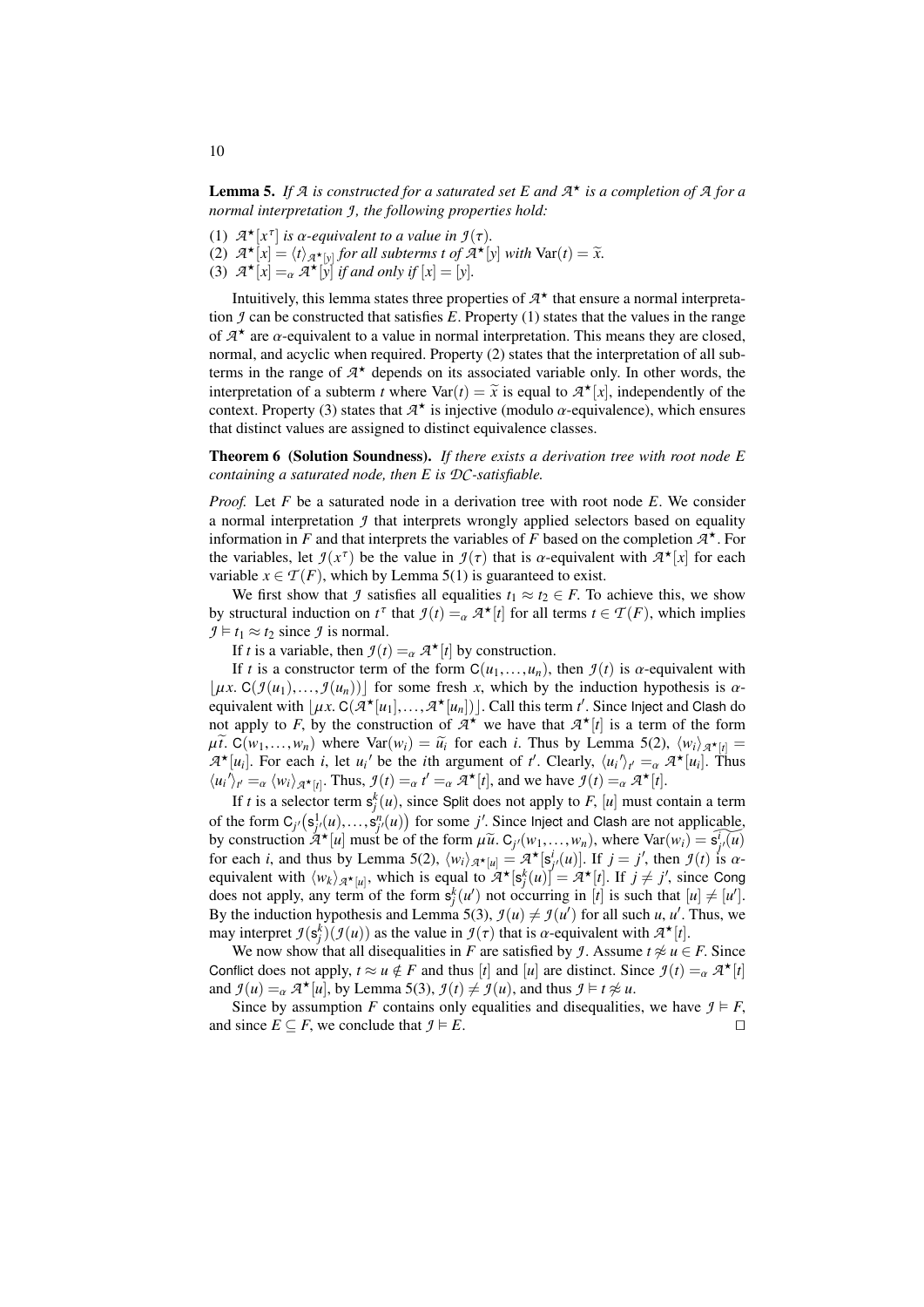By Theorems [2,](#page-6-0) [3,](#page-6-1) and [6,](#page-9-1) the calculus is sound and complete for the universal theory of (co)datatypes. We can rightly call it a decision procedure for that theory. The proof of solution soundness is constructive in that it provides a method for constructing a model for a saturated configuration, by means of the mapping *A* ?.

# <span id="page-10-0"></span>4 Implementation as a Theory Solver in CVC4

The decision procedure was presented at a high level of abstraction, omitting quite a few details. This section describes the main aspects of the implementation within the SMT solver CVC4: the integration into  $CDCL(T)$  [\[7\]](#page-14-16), the extension to quantified formulas, and some of the optimizations.

The decision procedure is implemented as a theory solver of CVC4, that is, a specialized solver for determining the satisfiability of conjunctions of literals for its theory. Given a theory  $T = T_1 \cup \cdots \cup T_n$  and a set of input clauses *F* in conjunctive normal form, the  $CDCL(T)$  procedure incrementally builds partial assignments of truth values to the atoms of *F* such that no clause in *F* is falsified. We can regard such a partial assignment as a set *M* of true literals. By a variant of the Nelson–Oppen method [\[8,](#page-14-17)[18\]](#page-14-3), each  $T_i$ -solver takes as input the union  $M_i$  of (1) the purified form of  $T_i$ -literals occurring in *M*, where fresh variables replace terms containing symbols not belonging to *T<sup>i</sup>* ; (2) additional (dis)equalities between variables of types not belonging to  $T_i$ . Each  $T_i$ solver either reports that a subset  $C$  of  $M_i$  is  $T_i$ -unsatisfiable, in which case  $\neg C$  is added to  $F$ , adds a clause to  $F$ , or does nothing. When  $M$  is a complete assignment for  $F$ , a theory solver can choose to do nothing only if  $M_i$  is indeed  $T_i$ -satisfiable.

Assume *E* is initially the set  $M_i$  described above. With each equality  $t \approx u$  added to *E*, we associate a set of equalities from  $M_i$  that together entail  $t \approx u$ , which we call its *explanation*. Similarly, each  $\mathcal{A}[x]$  is assigned an explanation—that is, a set of equalities from  $M_i$  that entail that the values of  $[x]$  in models of  $E$  are of the form  $\mathcal{A}[x]$ . For example, if  $x \approx C(x) \in M_i$ , then  $x \approx C(x)$  is an explanation for  $\mathcal{A}[x] = \mu \tilde{x}$ .  $C(\tilde{x})$ . The rules of the calculus are implemented as follows. For all rules with conclusion  $\perp$  we rules of the calculus are implemented as follows. For all rules with conclusion  $\perp$ , we report the union of the explanations for all premises is *DC*-unsatisfiable. For Split, we add the exhaustiveness clause  $t \approx C_1(s_1^1(t),...,s_1^{n_1}(t)) \vee \cdots \vee t \approx C_m(s_m^1(t),...,s_m^{n_m}(t))$ <br>to *F* Decisions on which branch to take are thus performed externally by the SAT to *F*. Decisions on which branch to take are thus performed externally by the SAT solver. All other rules add equalities to the internal state of the theory solver. The rules in phase 1 are performed eagerly—that is, for partial satisfying assignments *M*—while the rules in phases 2 and 3 are performed only for complete satisfying assignments *M*.

Before constructing a model for  $F$ , the theory solver constructs neither  $\mu$ -terms nor the mapping  $A$ . Instead,  $A$  is computed implicitly by traversing the equivalence classes of *E* during phase 2. To detect whether Acyclic applies, the procedure considers each equivalence class [*t*] containing a datatype constructor  $C(t_1,...,t_n)$ . It visits  $[t_1],...,[t_n]$ and all constructor arguments in these equivalence classes recursively. If while doing so it returns to [*t*], it deduces that Acyclic applies. To recognize when the precondition of Unique holds, the procedure considers the set *S* of all codatatype equivalence classes. It simultaneously visits the equivalence classes of arguments of constructor terms in each equivalence class in *S*, while partitioning *S* into  $S_1, \ldots, S_n$  based on the top-most symbol of constructor terms in these equivalence classes and the equivalence of their arguments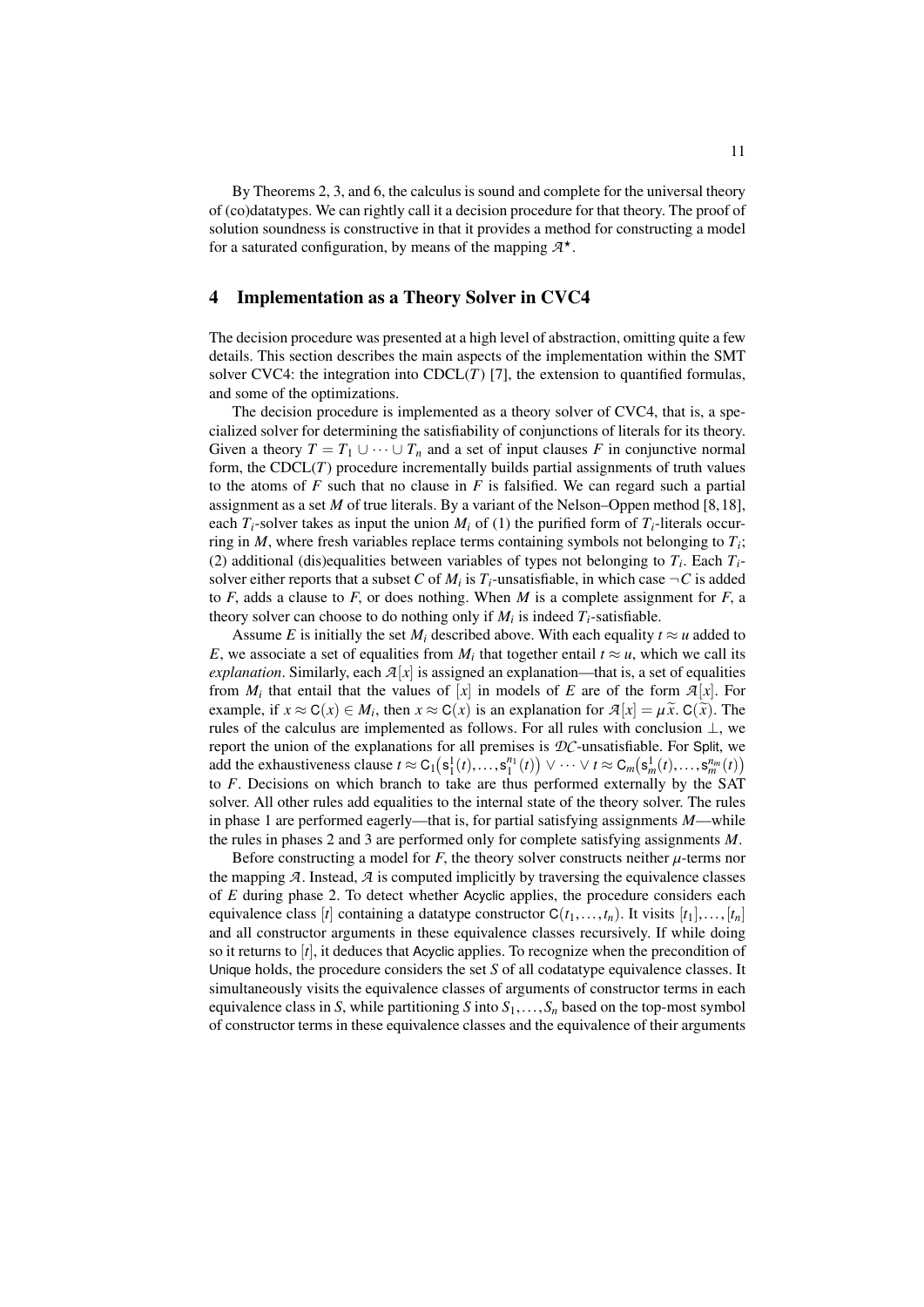of ordinary types. It then partitions each set recursively. If the resulting partition contains a set  $S_i$  containing distinct terms  $u$  and  $v$ , it deduces that Unique applies to  $u$  and  $v$ .

While the decision procedure is restricted to universal conjectures, in practice we often want to solve problems that feature universal axioms and existential conjectures. Many SMT solvers, including CVC4, can reason about quantified formulas using incomplete instantiation-based methods [\[16,](#page-14-18) [23\]](#page-14-19). These methods extend naturally to formulas involving datatypes and codatatypes.

However, the presence of quantified formulas poses an additional challenge in the context of (co)datatypes. Quantified formulas may entail an upper bound on the cardinality of an uninterpreted type *u*. When assuming that *u* has infinite cardinality, the calculus presented in Section [3](#page-3-0) is incomplete since it may fail to recognize cases where Split and Single should be applied. This does not impact the correctness of the procedure in this setting, since the solver is already incomplete in the presence of quantified formulas. Nonetheless, two techniques help increase the precision of the solver. First, we can apply Split to datatype terms whose cardinality depends on the finiteness of uninterpreted types. Second, we can conditionally apply Single to codatatype terms that may have cardinality one. For example, the *stream<sup>u</sup>* codatatype has cardinality one precisely when *u* has cardinality one. If there exist two equivalence classes [*s*] and [*t*] for this type, the implementation adds the clause  $(\exists x y^u, x \neq y) \lor s \approx t$  to *F*.<br>The implementation of the decision procedure uses caucral.

The implementation of the decision procedure uses several optimizations following the lines of Barrett et al. [\[2\]](#page-13-0). Discriminators are part of the signature and not abbreviations. This requires extending the decision procedure with several rules, which apply uniformly to datatypes and codatatypes. This approach often leads to better performance because it introduces terms less eagerly to  $\mathcal{T}(E)$ . Selectors are collapsed eagerly: If  $s_j^k(t) \in T(E)$  and  $t = C_j(u_1, \ldots, u_n)$ , the solver directly adds  $s_j^k(t) \approx u_k$  to *E*, whereas the presented calculus would apply Split and linest before adding this equality whereas the presented calculus would apply Split and Inject before adding this equality. To reduce the number of unique literals considered by the calculus, we compute a normal form for literals as a preprocessing step. In particular, we replace  $u \approx t$  by  $t \approx u$  if *t* is smaller than *u* with respect to some term ordering, replace  $C_j(\bar{t}) \approx C_{j'}(\bar{u})$  with  $\perp$ when  $j \neq j'$ , replace all selector terms of the form  $s_j^k(C_j(t_1,...,t_n))$  by  $t_k$ , and replace<br>occurrences of discriminators  $d(C_j(t))$  by  $\top$  or  $\top$  based on whether  $i - j'$ occurrences of discriminators  $d_j(C_{j'}(\bar{t}))$  by ⊤ or ⊥ based on whether *j* = *j'*.

As Barrett et al. [\[2\]](#page-13-0) observed for their procedure, it is both theoretically and empirically beneficial to delay applications of Split as long as possible. Similarly, Acyclic and Unique are fairly expensive because they require traversing the equivalence classes, which is why they are part of phase 2.

# <span id="page-11-0"></span>5 Evaluation on Isabelle Problems

To evaluate the decision procedure, we generated benchmark problems from existing Isabelle formalizations using Sledgehammer [\[3\]](#page-13-2). We included all the theory files from the Isabelle distribution (Distro, 879 goals) and the *Archive of Formal Proofs* (AFP, 2974 goals) [\[10\]](#page-14-20) that define codatatypes falling within the supported fragment. We added two unpublished theories about Bird and Stern–Brocot trees by Peter Gammie and Andreas Lochbihler (G&L, 317 goals). To exercise the datatype support, theories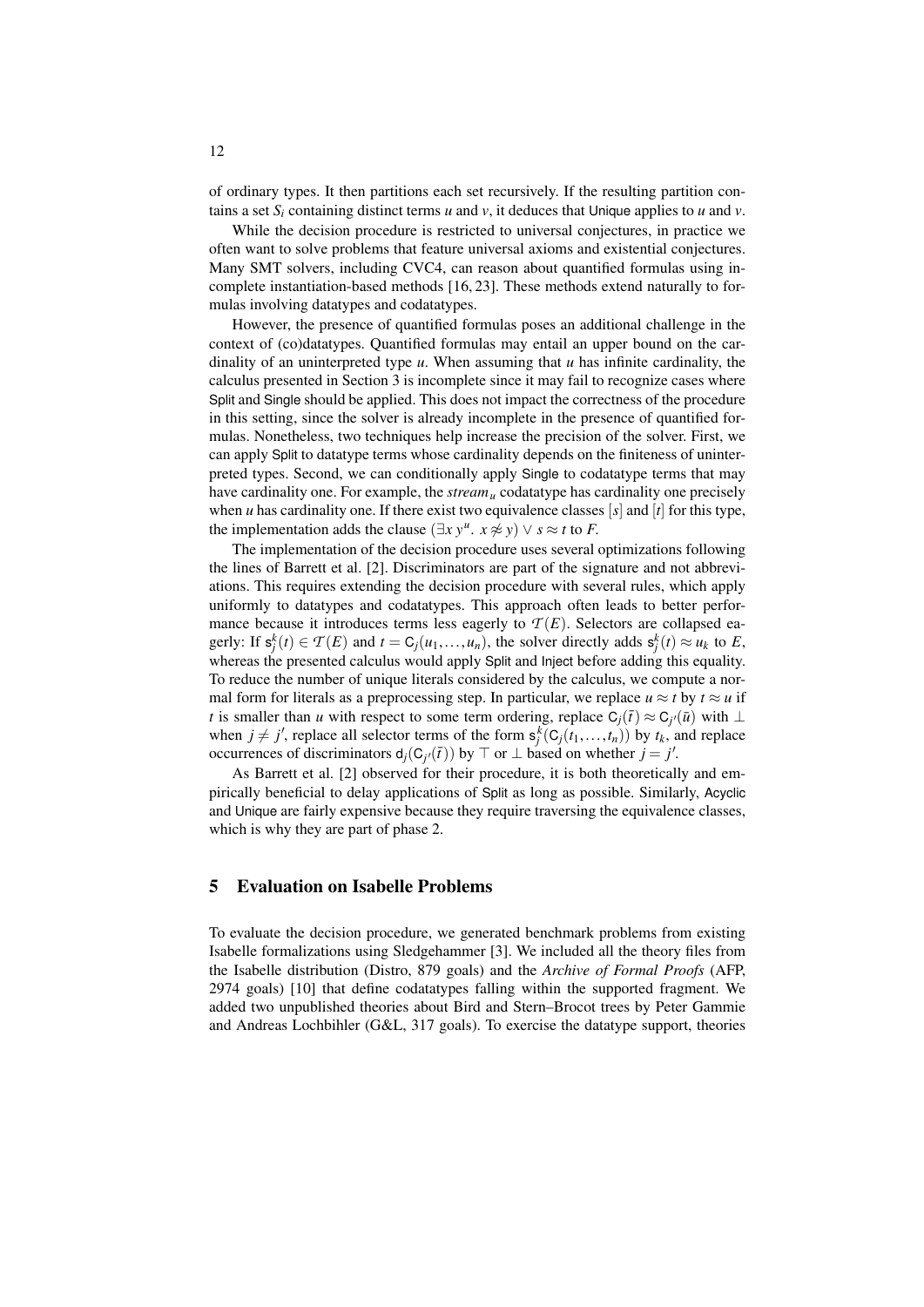|                            | Distro           |                   | <b>AFP</b>       |     | G&L              |          | Overall          |      |
|----------------------------|------------------|-------------------|------------------|-----|------------------|----------|------------------|------|
|                            | CVC <sub>4</sub> | 73                | CVC <sub>4</sub> | -73 | CVC <sub>4</sub> | -73      | CVC <sub>4</sub> | 73   |
| No (co)datatypes           | 221              | 209               | 775              | 777 | 52.              | 51       | 1048             | 1037 |
| Datatypes without Acyclic  | 227              |                   | 780              |     | 52               |          | 1059             |      |
| Full datatypes             | 227              | 213               | 786              | 791 | 52.              | 51       | 1065             | 1055 |
| Codatatypes without Unique | 222.             | $\qquad \qquad -$ | 804              |     | 56               | $\equiv$ | 1082             |      |
| Full codatatypes           | 223              | $\equiv$          | 804              |     | 59               |          | 1086             |      |
| Full (co)datatypes         | 229              |                   | 815              |     | 59               |          | 1103             |      |

<span id="page-12-1"></span>Table 1. Number of solved goals for the three benchmark suites

about lists and trees were added to the first two benchmark sets. The theories were se-lected before conducting any experiments. The experimental data are available online.<sup>[1](#page-12-0)</sup>

For each goal in each theory, Sledgehammer selected about 16 lemmas, which were monomorphized and translated to SMT-LIB 2 along with the goal. The resulting problem was given to the development version of CVC4 and to Z3 4.3.2 for comparison, each running for up to 60 s on the StarExec cluster [\[25\]](#page-14-21). Problems not involving any (co)datatypes were left out. Due to the lack of machinery for reconstructing inferences about (co)datatypes in Isabelle, the solvers are trusted as oracles.

The development version of CVC4 was run on each problem several times, with the support for datatypes and codatatypes either enabled or disabled. The contributions of the acyclicity and uniqueness rules were also measured. Even when the decision procedure is disabled, the problems may contain basic lemmas about constructors and selectors, allowing some (co)datatype reasoning.

The results are summarized in Table [1.](#page-12-1) The decision procedure makes a difference across all three benchmark suites. It accounts for an overall success rate increase of over 5%, which is quite significant. The raw evaluation data also suggest that the theoretically stronger decision procedures almost completely subsume the weaker ones in practice: We encountered only one goal (out of 4170) that was solved by a configuration of CVC4 and unsolved by a configuration of CVC4 with more features enabled.

Moreover, every aspect of the procedure, including the more expensive rules, makes a contribution. Three proofs were found thanks to the acyclicity rule and four required uniqueness. Among the latter, three are simple proofs of the form by *coinduction auto* in Isabelle. The fourth proof, by Gammie and Lochbihler, is more elaborate:

```
lemma num\_mod\_den\_unique: x = Node0 num x \implies x = num\_mod\_denproof (coinduction arbitrary: x rule: tree.coinduct_strong)
  case (Eq_tree x) show ?case
    by (subst (1 2 3 4) Eq_tree) (simp add: eqTrueI[OF Eq_tree])
qed
```
where num\_mod\_den is defined as num\_mod\_den = Node 0 num num\_mod\_den.

<span id="page-12-0"></span><sup>1</sup> <http://lara.epfl.ch/~reynolds/CADE2015-cdt/>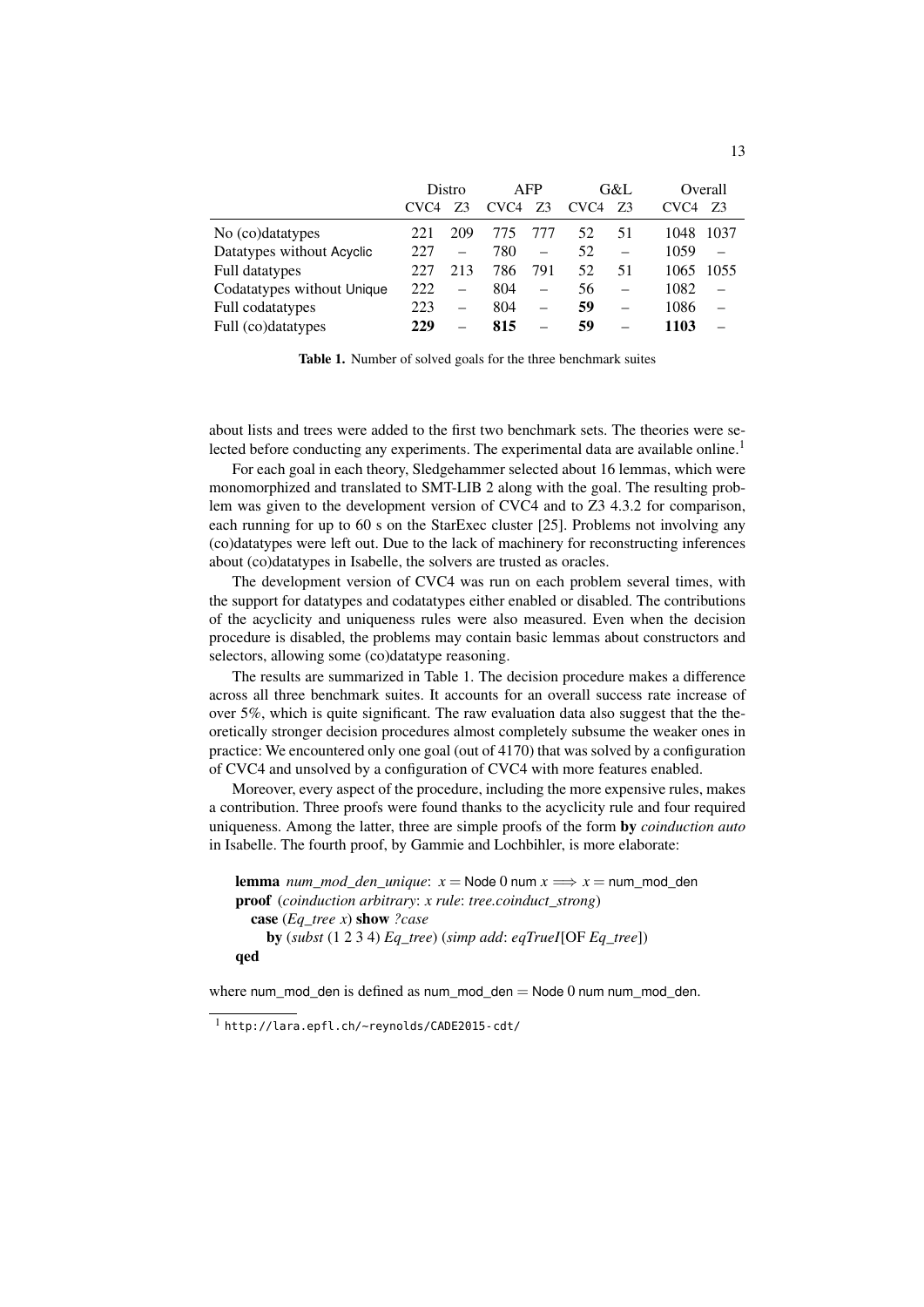#### 6 Conclusion

We introduced a decision procedure for the universal theory of datatypes and codatatypes. Our main contribution has been the support for codatatypes. Both the metatheory and the implementation in CVC4 rely on  $\mu$ -terms to represent cyclic values. Although this aspect is primarily motivated by codatatypes, it enables a uniform account of datatypes and codatatypes—in particular, the acyclicity rule for datatypes exploits  $\mu$ -terms to detect cycles. The empirical results on Isabelle benchmarks confirm that CVC4's new capabilities improve the state of the art.

This work is part of a wider program that aims at enriching automatic provers with high-level features and at reducing the gap between automatic and interactive theorem proving. As future work, it would be useful to implement proof reconstruction for (co)datatype inferences in Isabelle. CVC4's finite model finding capabilities [\[22\]](#page-14-5) could also be interfaced for generating counterexamples in proof assistants; in this context, the acyclicity and uniqueness rules are crucial to exclude spurious countermodels. Finally, it might be worthwhile to extend SMT solvers with dedicated support for (co)recursion.

*Acknowledgment.* We owe a great debt to the development team of CVC4, including Clark Barrett and Cesare Tinelli, and in particular Morgan Deters, who jointly with the first author developed the initial version of the theory solver for datatypes in CVC4. Our present and former bosses, Viktor Kuncak, Stephan Merz, Tobias Nipkow, Cesare Tinelli, and Christoph Weidenbach, have either encouraged the research on codatatypes or at least benevolently tolerated it, both of which we are thankful for. Peter Gammie and Andreas Lochbihler provided useful benchmarks. Andrei Popescu helped clarify our thoughts regarding codatatypes and indicated related work. Dmitriy Traytel took part in discussions about degenerate codatatypes. Pascal Fontaine, Andreas Lochbihler, Andrei Popescu, Christophe Ringeissen, Mark Summerfield, Dmitriy Traytel, and the anonymous reviewers suggested many textual improvements. The second author's research was partially supported by the Deutsche Forschungsgemeinschaft project "Den Hammer härten" (grant NI 491/14-1) and the Inria technological development action "Contre-exemples Utilisables par Isabelle et Coq" (CUIC).

#### References

- <span id="page-13-1"></span>[1] Barrett, C., Conway, C.L., Deters, M., Hadarean, L., Jovanovic, D., King, T., Reynolds, A., Tinelli, C.: CVC4. In: Gopalakrishnan, G., Qadeer, S. (eds.) CAV 2011. LNCS, vol. 6806, pp. 171–177. Springer, Heidelberg (2011)
- <span id="page-13-0"></span>[2] Barrett, C., Shikanian, I., Tinelli, C.: An abstract decision procedure for satisfiability in the theory of inductive data types. J. Satisf. Boolean Model. Comput. 3, 21–46 (2007)
- <span id="page-13-2"></span>[3] Blanchette, J.C., Böhme, S., Paulson, L.C.: Extending Sledgehammer with SMT solvers. J. Autom. Reasoning 51(1), 109–128 (2013)
- <span id="page-13-3"></span>[4] Blanchette, J.C., Nipkow, T.: Nitpick: A counterexample generator for higher-order logic based on a relational model finder. In: Kaufmann, M., Paulson, L.C. (eds.) ITP 2010. LNCS, vol. 6172, pp. 131–146. Springer, Heidelberg (2010)
- <span id="page-13-4"></span>[5] Carayol, A., Morvan, C.: On rational trees. In: Ésik, Z. (ed.) CSL 2006. LNCS, vol. 4207, pp. 225–239. Springer, Heidelberg (2006)
- <span id="page-13-5"></span>[6] Djelloul, K., Dao, T., Frühwirth, T.W.: Theory of finite or infinite trees revisited. Theor. Pract. Log. Prog. 8(4), 431–489 (2008)

14